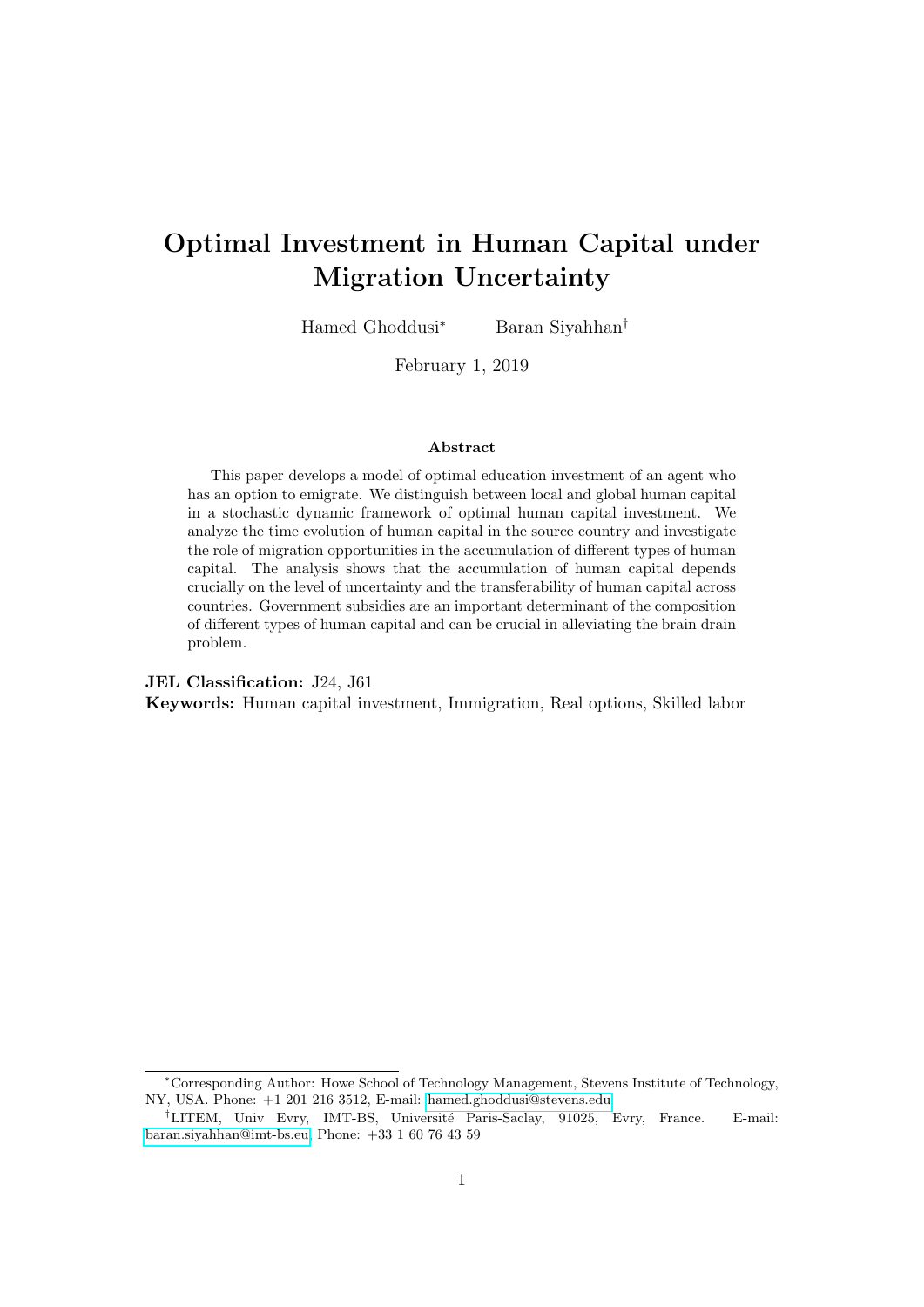# 1 Introduction

How does the emigration of skilled workers affect source countries? Do source countries suffer from brain drain or can they benefit from the emigration of skilled workers? The four decades of research summarized by [Docquier and Rapoport \(2011\)](#page-31-0) shows that countries can indeed experience beneficial brain drain (BBD) if, for example, there is uncertainty about the prospect of migration (see [Mountford 1997,](#page-32-0) [Stark et al. 1998](#page-32-1) and [Beine et al. 2001\)](#page-30-0) or migration is on a temporary basis and migrants return to the source country (see [Stark et al. 1997,](#page-32-2) [Santos et al. 2003](#page-32-3) and [Dustmann et al. 2011\)](#page-31-1). In these cases, the level of human capital in the source country is not necessarily depleted.

There is also evidence that prospects of migration increase the expected return to education. Individuals with migration prospects opt for more schooling in areas that are in demand overseas (International Office for Migration, 2003) and they put more effort in their studies [\(Kangasniemi et al. 2007\)](#page-31-2). However, this evidence raises the question of how the composition of the human capital stock that is left in the source country as a result of migration changes over time. The prospect of migration can change the education choices of individuals who can invest their resources more in acquiring globally applicable skills that increase their mobility in international labor markets as opposed to locally applicable skills that increase their welfare mainly in the source country. If more individuals opt for education in more globally applicable skills, does the source country experience a surge in these type skills over time or does the country experience a "drain" of such skills as individuals emigrate? If the prospect of migration indeed affects the education choices, then even a country that experiences brain gain might end up with different sets of skills. The literature is relatively silent on the composition of the human capital stock that is left in the source country once individuals in a country emigrate.

In this paper, we develop a model of human capital investment under uncertainty that analyzes the education choices under uncertainty to shed some light on the interaction of migration options and human capital in the source country. In particular,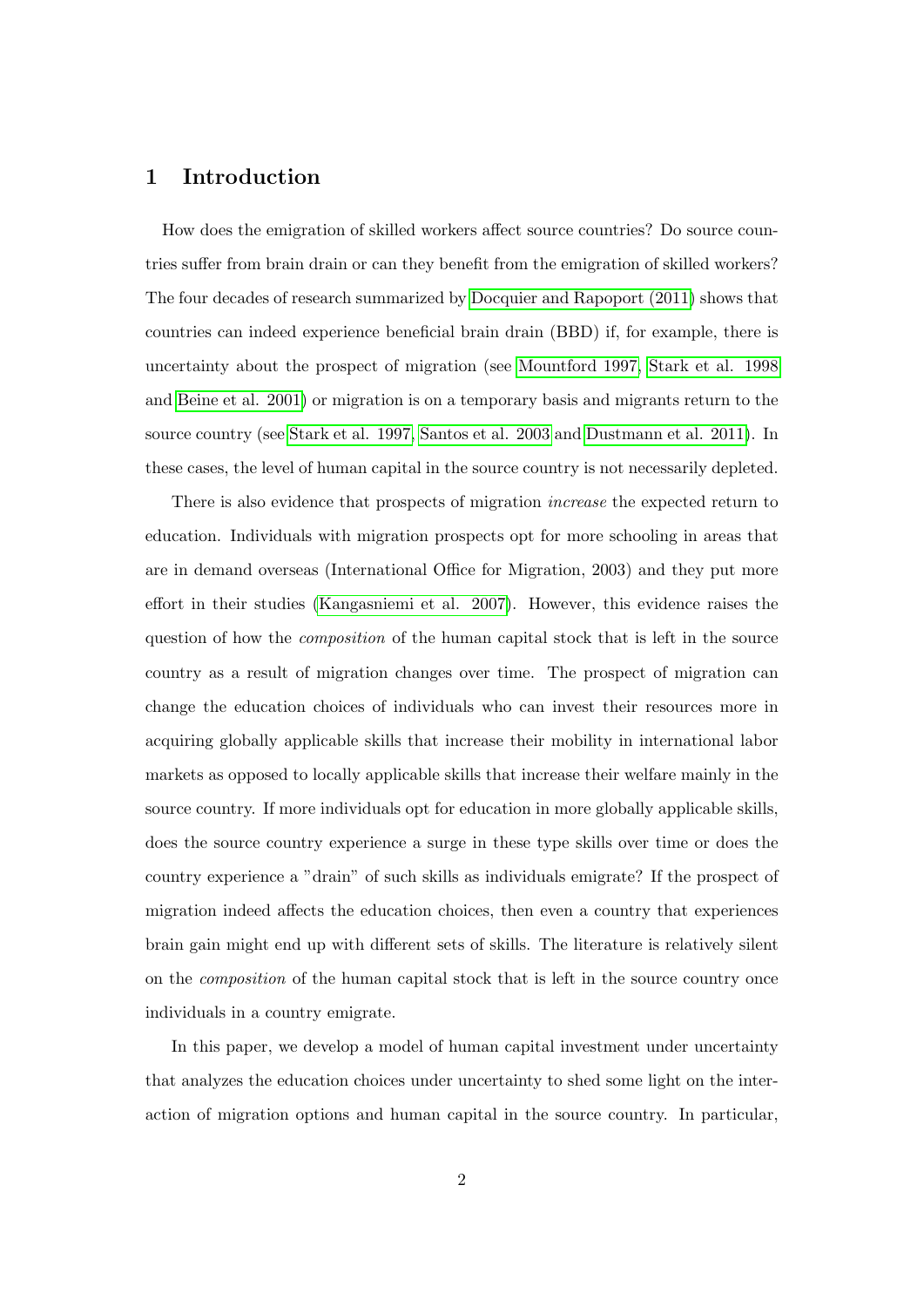we investigate how human capital composition evolves over time in the source country when the skilled labor has the option to emigrate. We ask how government subsidies, destination countries' immigration policies and the extent of applicability of countryspecific human capital affect the brain drain phenomenon.

We distinguish between local and global human capital in our model. Local human refers to skills that generate value in the source country; examples of which include networking, having local language skills and knowing local technical standards. On the other hand, global human capital captures skills that are valued outside of the country too. Examples of global human capital include skills in the English language, computer programming, math and data science, professional certificates (e.g., CFA and PMP), and even a nursing degree. From the economic perspective, the major difference between the two is that the local human capital loses part of its value once the agent emigrates; whereas, global human capital can result in even a higher wage in the destination country.

In our model, the agent decides about optimal investment in the two types of human capital taking uncertainties into account. The uncertainty in the model comes from two major sources. The first source of uncertainty concerns the gap between the aggregate productivity between the destination country and the source country, which we assume is stochastic.<sup>[1](#page-2-0)</sup> The stochastic nature of the relative aggregate productivity between the two countries, and the possibility of migration in the future, generates an option value for education and motivates the skilled labor to invest in sets of skills that may be more relevant in the country of immigration destination.

The destination country's policy towards immigration constitutes the second source of uncertainty. We assume that the destination country screens applications for im-

<span id="page-2-0"></span> $1$ We use the term aggregate productivity to keep the model concrete and economically meaningful. In a broad sense, the aggregate productivity can include soft factors such as social network, social capital, and life quality factors such as crime and air pollution. The migration literature shows the importance of such social factors. For example, [Vergalli \(2008\)](#page-33-0) draws attention to the role of an existing immigrant community in the destination country while [Dreher and Poutvaara \(2005\)](#page-31-3) link the study opportunities abroad to the subsequent migration flows. Thus, we invite the reader to hold a broad interpretation of the "aggregate productivity" term to account for these factors as well as other factors that are likely to attract the potential migrant to the destination country.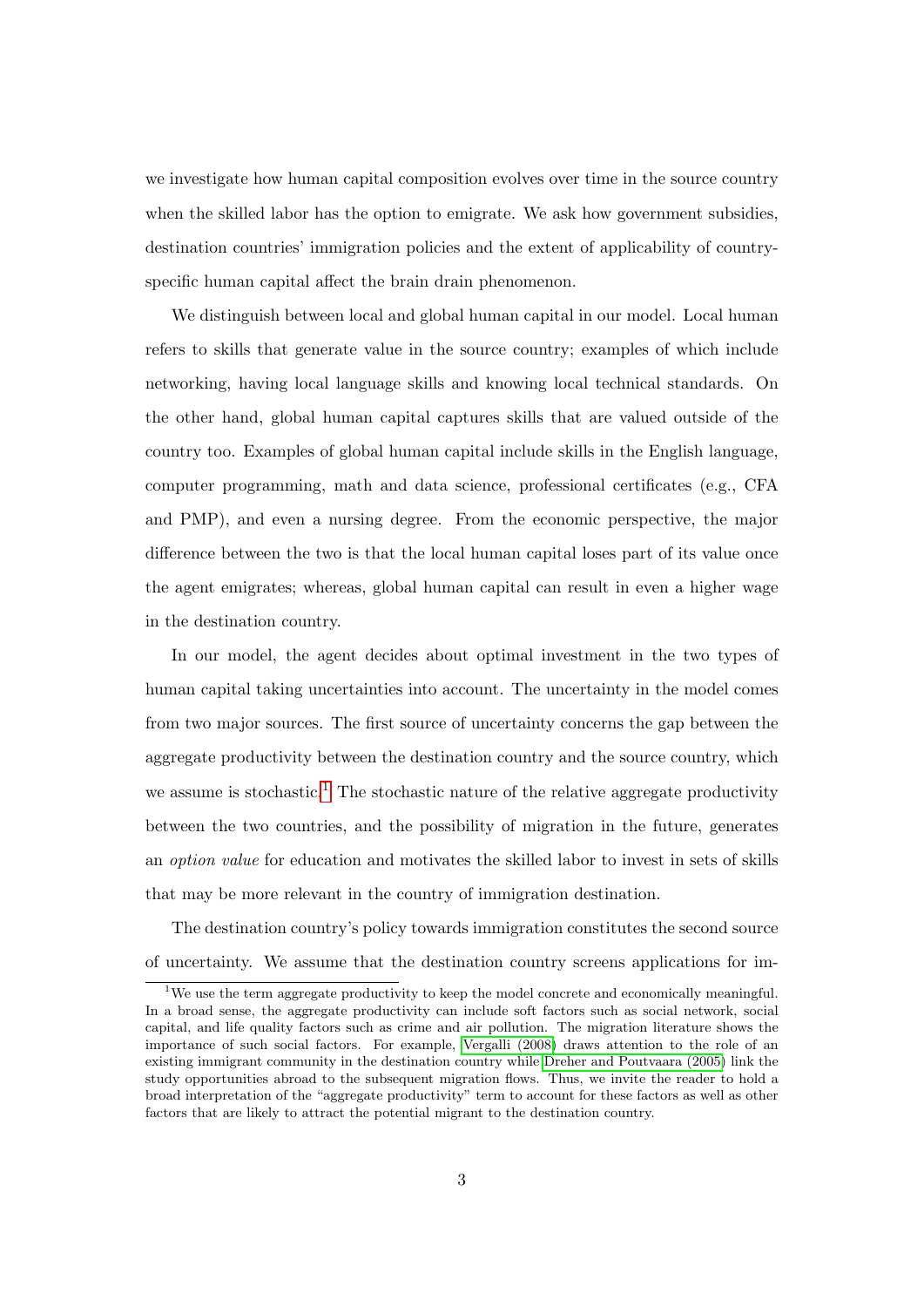migration. This is in line with the recent tendency of destination countries to make immigration more selective (see [Bhagwati and Hanson 2009\)](#page-30-1) resulting in only a certain portion of the applicants admitted to the destination country.

The agent in our model holds an option to emigrate and determines the optimal time of emigration. The agent simultaneously optimizes her investment in human capital both in the source and the destination countries. Although human capital is perceived as an illiquid asset [\(Friedman 1962\)](#page-31-4), we argue that not all human capital investments are illiquid to the same extent. A degree in the IT field can, for instance, substantially increase an Indian student's migration prospect to a country like Ger-many that encourages immigration of skilled IT specialists.<sup>[2](#page-3-0)</sup> On the other hand, a degree in certain types of humanities may be more country-specific and need not increase the chances of emigration. In other words, accumulating skills that can be used globally is similar to acquiring a liquid asset. This is what we term global human capital: an individual can transfer her global human capital worldwide at little or no decrease in value.

The main results of the paper are the following. First, we show that targeted government subsidies of country-specific skills can be instrumental in reducing the brain drain effect as a result of migration. Government subsidies reduce the relative cost of obtaining education and discourage emigration. Importantly, however, subsidies can change the composition of skills in the source country: skilled labor invest considerably more in local human capital (i.e., country-specific skills). Second, we find that destination countries' immigration policies have a nontrivial effect on the level and composition of human capital in the source country. Although lax immigration policies increase investment in global human capital and reduce investment in local human capital, it leads to an increase in the aggregate human capital only over the short- to medium-term. In the long-term, lax immigration policies of the destination countries lead to a decrease in the aggregate human capital in the source country.

<span id="page-3-0"></span><sup>&</sup>lt;sup>2</sup>In 2000, Germany introduced special work visas to specialists in information, communications, and technology [\(Lowell 2002\)](#page-32-4). [Docquier and Rapoport \(2011\)](#page-31-0) report that the skilled migration to the OECD countries increased by 70% in the 1990s in contrast to a 30% increase for low-skilled migrants.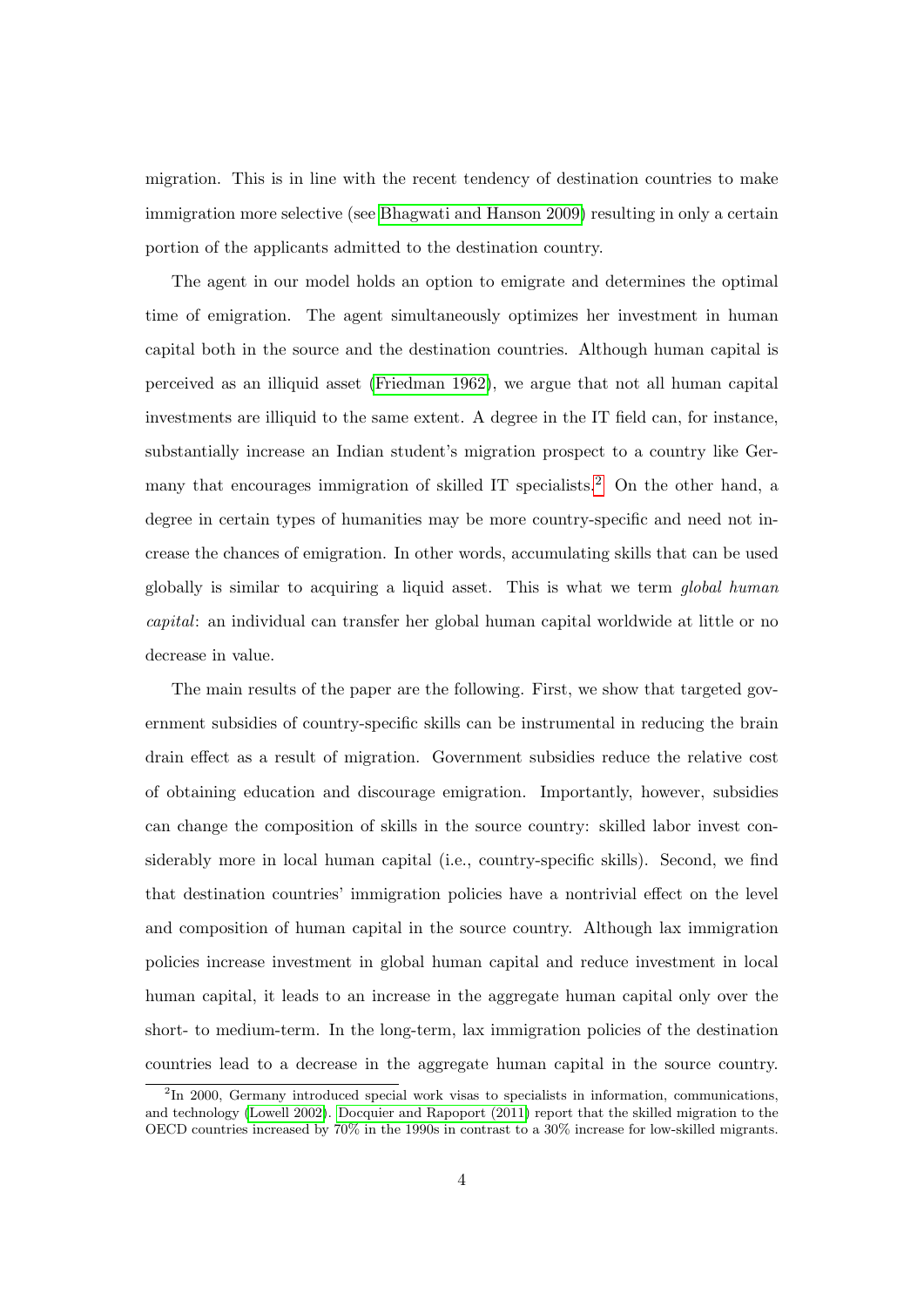Third, our results highlight the importance of skilled labor's ability to invest in their human capital in the destination country. In particular, source countries experience a more severe brain drain effect over the long-term when skilled labor have the opportunity to invest in their human capital further in the destination country. This has important implications for countries in which students prefer to pursue their education abroad. Finally, the model emphasizes the importance of economic integration between the source and the destination countries to the development of global human capital in the source country. Economic integration reduces the loss of local human capital due to emigration since a higher portion of local human capital is valued in the destination country. This encourages agents to accumulate more local human capital in the source country and staves off brain drain over time.

Our paper contributes to the literature by highlighting the effect of migration prospect on two distinct types of human capital and by analyzing the optimal human capital accumulation both in the source country and the destination country. We assume that, compared to the local human capital, global human capital can be more costly to accumulate; however, it carries an inherent option value: once the agent optimally decides to migrate, the average (and marginal) productivity of global human capital jumps according to the aggregate productivity of the destination country.

The rest of the paper is organized as follows. We discuss the connection to the literature in Section [2.](#page-4-0) Section [3](#page-6-0) introduces the model. In Section [4,](#page-15-0) we discuss the implications of our model and carry out comparative statics. The limitations and possible extensions are discussed in Section [5.](#page-23-0) Section [6](#page-26-0) summarizes and concludes the paper.

### <span id="page-4-0"></span>2 Relation to Literature

Our paper contributes to the literature on brain drain. Although the early brain drain literature recognizes the benefits associated with migration such as remittances and return migration [\(Bhagwati and Hamada 1974](#page-30-2) and [McCulloch and Yellen 1977\)](#page-32-5),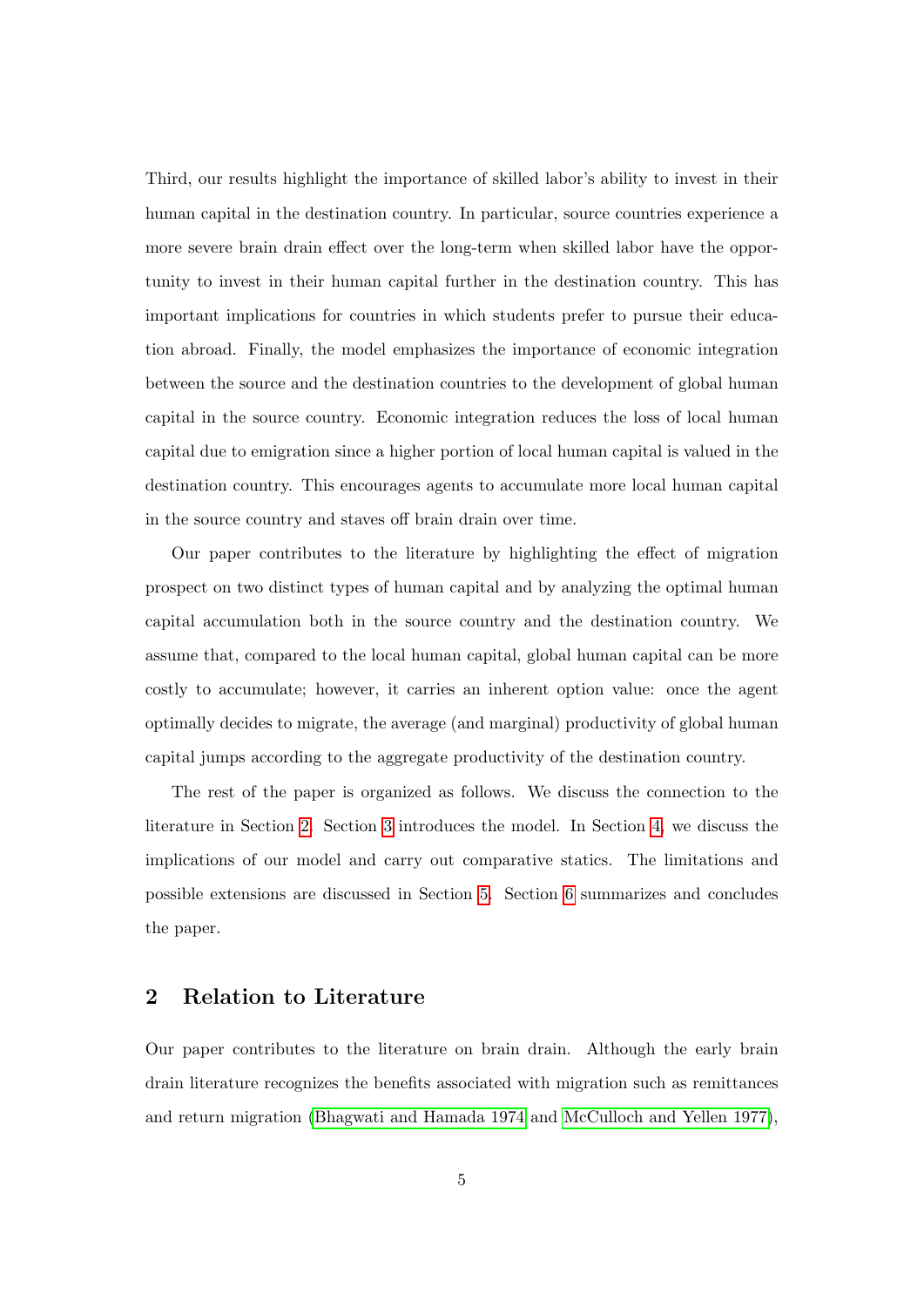studies such as [Miyagiwa \(1991\)](#page-32-6) and [Haque and Kim \(1995\)](#page-31-5) conclude that migration leads to the loss of the educated and the highly skilled people. This view has been increasingly challenged by sevral studies that argue that the possibility of emigration induces optimizing agents to invest more resources in human capital [\(Mountford 1997,](#page-32-0) [Stark et al. 1998,](#page-32-1) [Vidal 1998,](#page-33-1) [Beine et al. 2001](#page-30-0) and [Katz and Rapoport 2005\)](#page-31-6). Because only a fraction of those who invest in human capital can indeed emigrate, the average level of human capital and average productivity in the country of origin can increase even after emigration is netted out; a phenomenon labeled as "brain gain."

Similar to our paper, [Poutvaara \(2008\)](#page-32-7) also distinguishes between the globally applicable skills from locally applicable skills. He studies the effects of migration on governments' and individuals' investment in internationally applicable and countryspecific education. He demonstrates that the externalities associated with the migration possibility induces governments to underinvest in the internationally applicable skills. As opposed to [Poutvaara \(2008\)](#page-32-7), we explicitly take into account the immigration policy of the destination country and study the evolution of human capital under both migration uncertainty and aggregate productivity uncertainty.

Our paper is also related to the real options literature that studies the impact of uncertainty on migration flows and human capital accumulation. [Jacobs \(2007\)](#page-31-7) and [Hwang et al. \(2012\)](#page-31-8) model human capital accumulation in a real options framework to study the effect of uncertainty on returns to human capital investment. The impact of uncertainty in wage differentials on migration flows has also been increasingly recognized in the literature. [Burda \(1995\)](#page-30-3) observes that despite the high wage differential, migration from East Germany to West Germany after the fall of the Berlin Wall proceeded at a slow rate. He argues that the ability to delay emigration can explain this inertia. The positive value of delaying emigration is also documented in [Locher \(2002\)](#page-31-9) and [Anam et al. \(2008\)](#page-30-4). Furthermore, the stylized fact that migration flows tend to occur in waves (see [Moretti 1999](#page-32-8) and [Moretto and Vergalli 2008](#page-32-9) for further discussion.) suggests that the irreversibility associated with migration in the face of uncertainty plays an important role. More recently, [Vergalli \(2011\)](#page-33-2) analyzes the role of migrant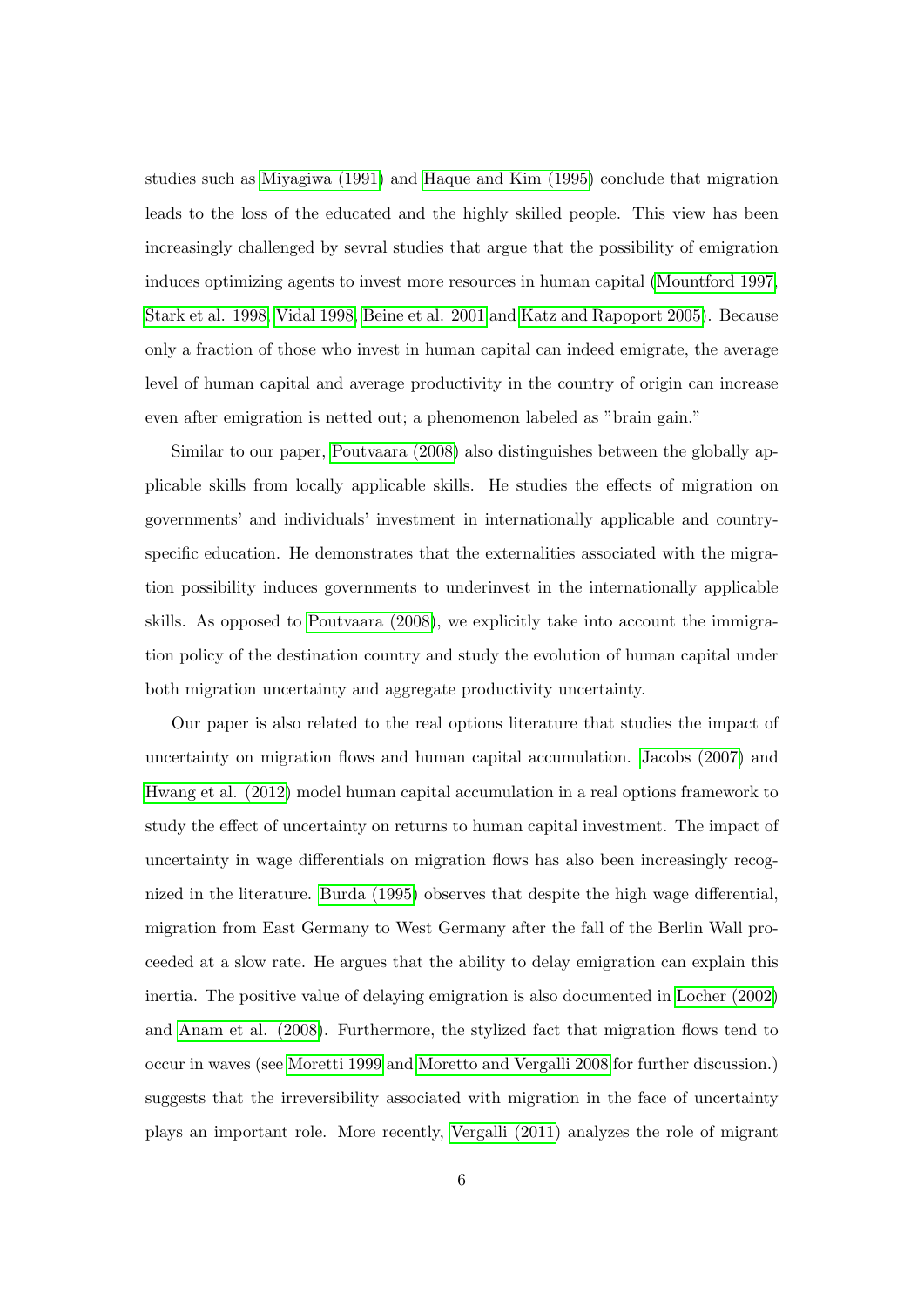communities and uncertainty in the migration (entry) and return (exit) decisions. We contribute to this literature by analyzing the impact of both the uncertainty about the aggregate productivity differential and the probability of migration on the accumulation of different sets of skills. Furthermore, our model captures the full dynamics of human capital investment by exploring the effect of accumulating human capital in the destination country as opposed to in the source country. This allows us to study the impact of student mobility on the brain drain.

# <span id="page-6-0"></span>3 The Model

Our model is based on the decision problem of an agent in the country of origin. The agent must determine both the timing of the emigration and her investment in human capital. For ease of exposition, we develop the model in the following subsections.

#### 3.1 The Emigration Option

There are two countries, designated as the home (or source) and the destination (or host) countries. We assume that the decision to emigrate is completely irreversible. Return migration, therefore, is ruled out once the agent has emigrated from the home country to the destination country.[3](#page-6-1) The decision to emigrate from the source country to the destination country is motivated by an index of difference in aggregate productivity between the two countries. We let  $x_h(t)$  and  $x_d(t)$  denote the aggregate productivity in the source and the destination countries, respectively. For simplicity, we normalize the aggregate productivity in the source country and assume  $x_h(t) = 1$ . Define the ratio of productivity at time  $t$  as:

<span id="page-6-2"></span>
$$
x(t) \equiv \frac{x_d(t)}{x_h(t)}
$$

<span id="page-6-1"></span><sup>3</sup>Section 4 discusses the modeling implications of relaxing this assumption.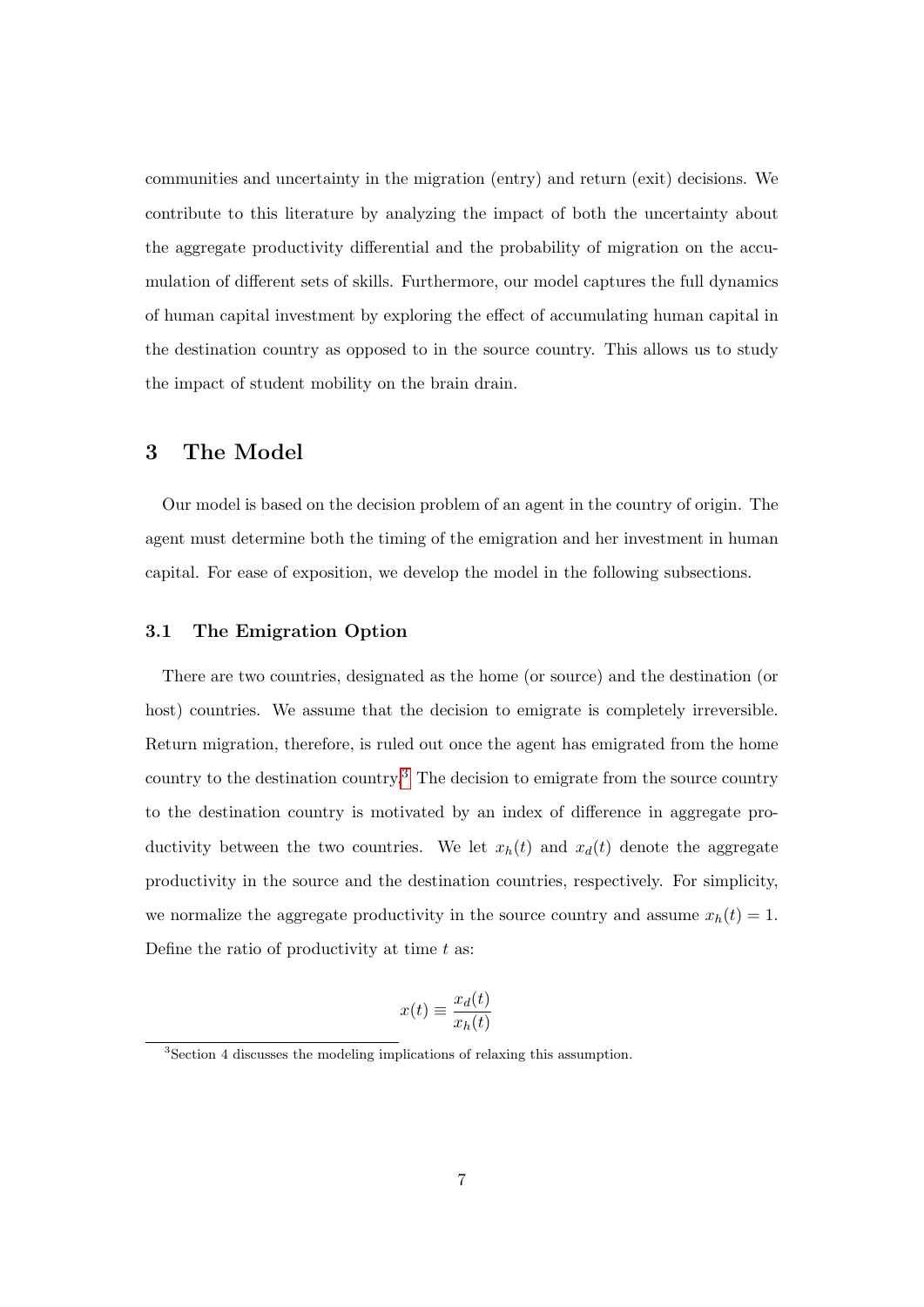The ratio is assumed to follow a geometric Brownian motion:

$$
dx(t) = \mu x(t)dt + \sigma x(t)dB(t)
$$
\n(1)

where  $dB(t)$  denotes the increments of a standard Brownian motion and  $\mu$  and  $\sigma$  are the constant drift and diffusion parameters. To keep the model simple, the "aggregate productivity" variable summarizes several factors that are relevant for migrations in one factor.

The agent's time preference parameter,  $r$ , is specified exogenously with the standard assumption  $r > \mu^4$  $r > \mu^4$ . Note that when  $x(t) > 1$ , the aggregate productivity in the destination country is higher than that in the source country.

Emigration to another country is costly. Besides the direct monetary costs of moving to another country, the individual incurs indirect costs in the form of losing established networks in the home country and transferability of existing benefits such as pension plans. The model summarizes these costs by  $I$ . Economically,  $I$  can be considered as the opportunity cost of migration. Although the cost of migration can be incurred over time, we assume for parsimony that  $I$  is incurred once when the agent decides to emigrate.

Given the above benefits and costs, the agent must choose the optimal time to emigrate to the destination country as well as the optimal rate of investment on local and global human capital. The interesting feature is the bi-directional feedback effect between the perceived migration probability and investment on human capital. Mathematically speaking, the model includes both the optimal stopping time problem, regarding migration decision, as well as the continuous control of human capital investment.

The agent emigrates when the aggregate productivity in the destination country is sufficiently higher than in the source country taking into account the opportunity cost of migration. Note that on the basis of the conventional NPV analysis, emigration

<span id="page-7-0"></span><sup>&</sup>lt;sup>4</sup>This common assumption is necessary to prevent solutions with infinite present value.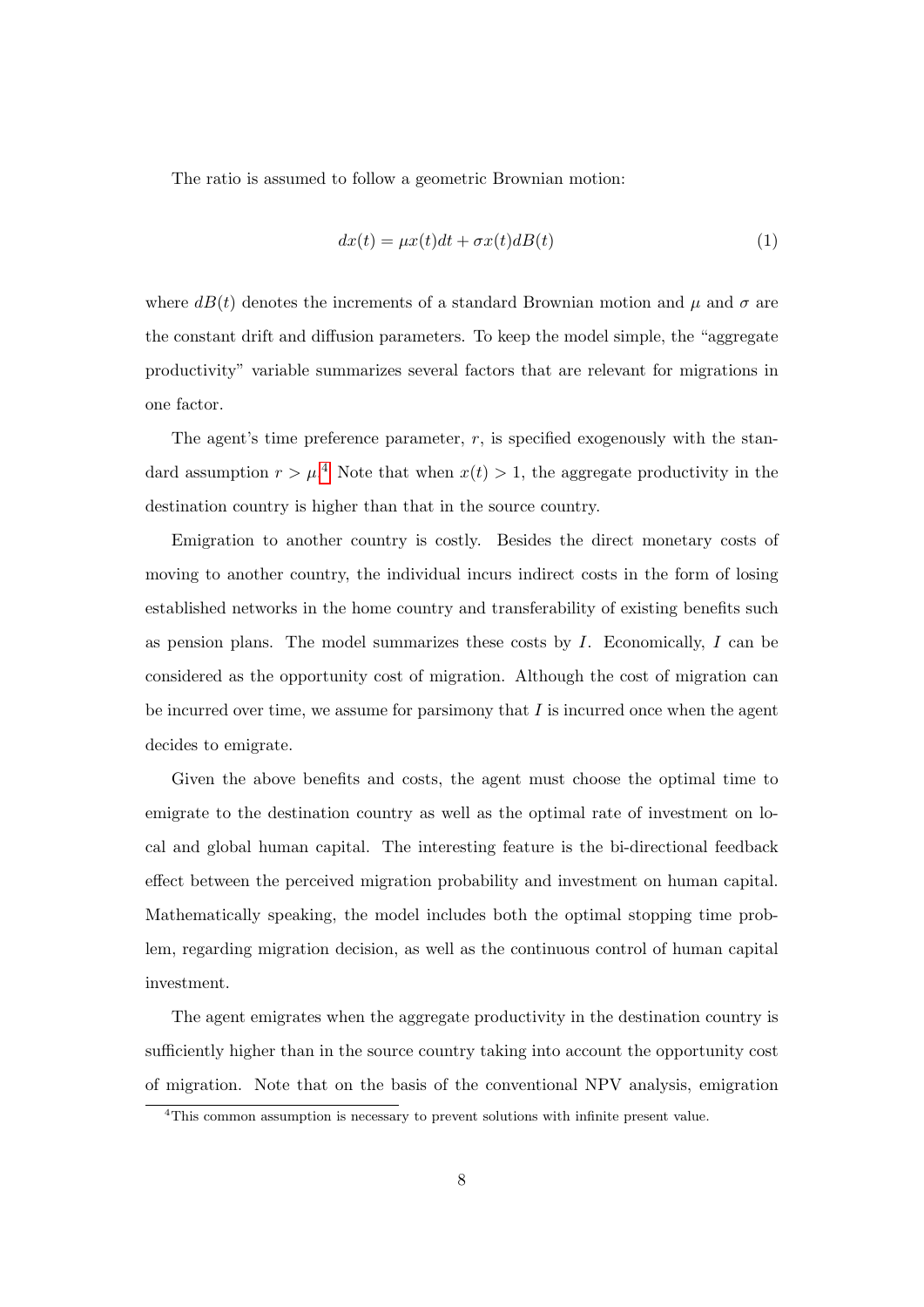would take place when the expected discounted benefit from emigration exceeds the costs. However, when there is uncertainty regarding the future evolution of the gap of aggregate productivity, the agent might be better off by postponing the emigration decision and remaining in the source country if the aggregate productivity ratio is not expected to grow. The optimal emigration time is then characterized by the stopping time,  $\tau$ , defined as:

<span id="page-8-1"></span>
$$
\tau = \inf \{ t > 0 : x(t) \ge x^* \}
$$

where  $x^*$  is the critical value of the aggregate productivity ratio that induces the agent to emigrate and must be endogenously determined.<sup>[5](#page-8-0)</sup>

Apart from the differences in aggregate productivity, the second source of uncertainty arises from the immigration policy of the destination country. The destination countries often have laws that regulate immigration. Depending on the restrictiveness of these regulations, the agent may not emigrate even if the aggregate productivity differences justify emigration. We denote by  $\lambda$  the exogenous probability that the agent will be admitted to the destination country. The treatment of this case, however, is relegated to the appendix. In the sequel, we develop the model without this source of uncertainty.

In the next subsection, we describe the individual preferences and education choice given the above structure in the economy.

#### 3.2 Human Capital Accumulation

Besides determining the optimal time to emigrate to the destination country, the agent must also determine her investment in human capital. The amount of accumulated human capital together with the aggregate productivity indices determine the welfare of the agent in both the source and the destination countries.

<span id="page-8-0"></span> $5$ See [Dixit and Pindyck \(1994\)](#page-30-5), pp.103-104 for the conditions under which the optimal stopping time corresponds to a single trigger.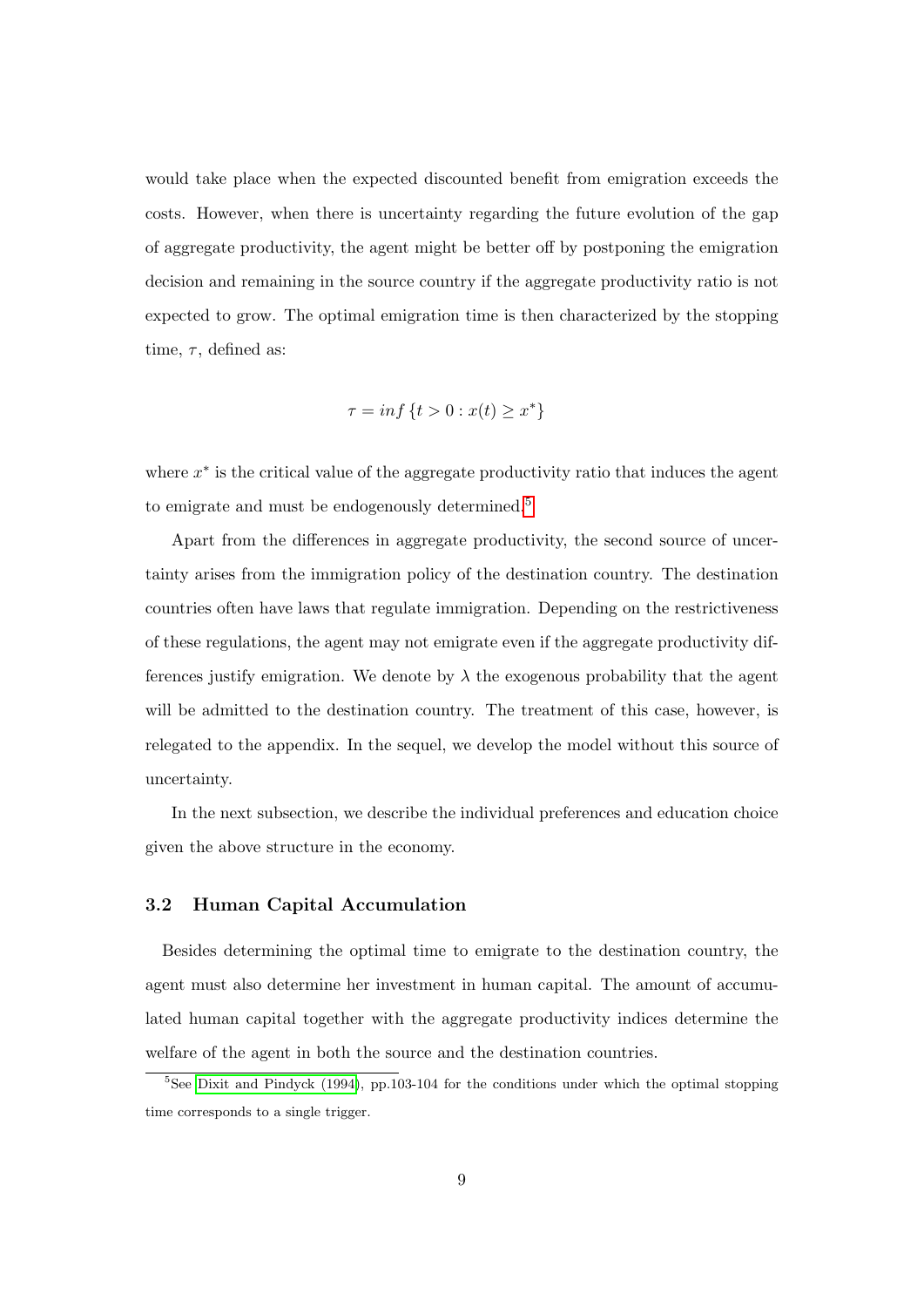The agent accumulates two different types of human capital. The first is the global human capital. As briefly discussed in the Introduction, global human capital refers mainly to skills that can be applied in international labor markets. Obtaining an education in IT or developing language skills can be crucial in ensuring that the immigrant has higher aggregate productivity after migration. In other words, by accumulating global human capital, the agent acquires a relatively liquid asset: she can transfer her global human capital worldwide at little or no decrease in value.<sup>[6](#page-9-0)</sup> Let  $g(t)$  denote the stock of global human capital at time t. The agent is assumed to invest in her global human capital at the rate  $u(t)$ . Furthermore, we assume that there is no depreciation in the knowledge stock. Thus, global human capital evolves as:

$$
dg(t) = u(t)dt
$$
\n(2)

where  $u(t) \in [0, \bar{u}]$  and  $g(0) = g_0$  is given. The constraint on the rate of human capital accumulation is motivated based on the natural, physical, and social limitations of humans. For example, one can study/practice only up to a certain number of hours per week. The learning resources are also limited; there is only a certain number of classes/books/courses to learn a topic.

As opposed to the global human capital, local human capital is specific to the source country. These skills are valued mainly in the source country and can only be partly transferred to the destination country. Studying the local law system can be an example of local human capital. We let  $k_h(t)$  denote the level of local human capital the agent possesses at time t. The law of motion of  $k_h(t)$  is given by:

<span id="page-9-1"></span>
$$
dk_h(t) = q_h(t)dt
$$
\n(3)

where  $q_h(t) \in [0, \bar{q}]$  and  $k_h(0)$  is given.

<span id="page-9-0"></span><sup>&</sup>lt;sup>6</sup>In fact, there may be entry barriers even for those with globally applicable skills. For instance, a medical doctor may be required to undergo a certain training period or take certain exams before she can practice. Our model can easily be extended to incorporate such settings.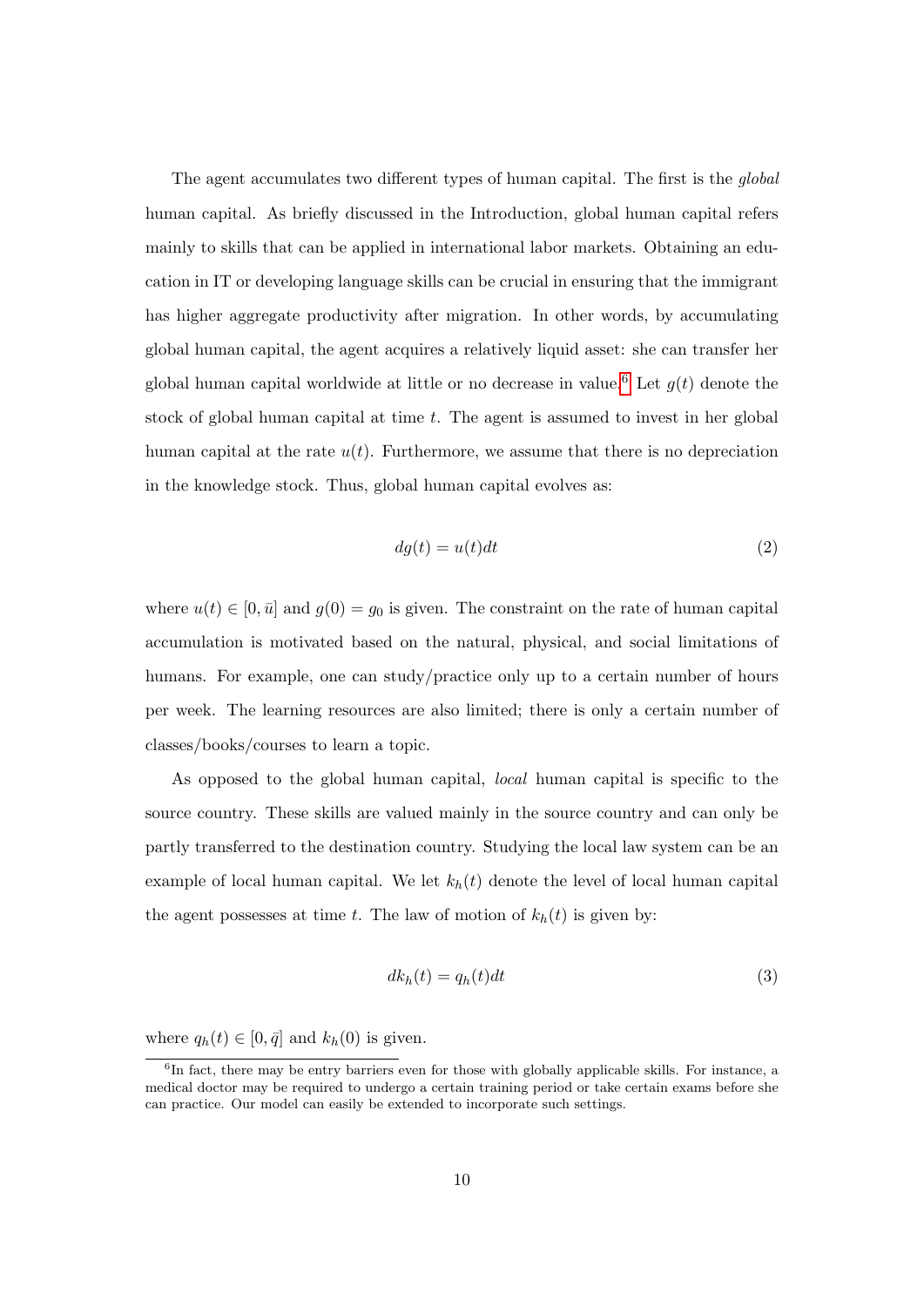In the source country, both types of skills are perfect substitutes. However, local human capital behaves like a "risky" investment because it will lose a (possibly large) fraction of its value in the case of migration. Thus, the problem of the agent resembles an optimal portfolio accumulation with one risk-less and one risky asset.[7](#page-10-0)

The agent can transfer only a fraction of her local human capital to the destination country. Let  $\beta \in [0, 1]$  denote the portion of local human capital transferred to the destination country. The parameter  $\beta$  can be perceived as measuring the extent of economic integration between the source and the destination countries. Migration of skilled labor need not flow from the developing to the developed countries (i.e., South-North immigration) but could also occur among the developed countries (i.e., North-North immigration).<sup>[8](#page-10-1)</sup> In particular, economic and political unions such as the European Union can enable individuals to transfer a larger part of their local human capital to the destination country. The transferability parameter can also relate to the cultural and historical proximity of the source and the destination countries. The more similar the countries are, the higher is the fraction of local human capital that can be transferred to the destination country.

An important contribution of this paper is to consider the full dynamics of human capital accumulation both before and after emigration. We assume that after emigration, the agent can no longer accumulate human capital related to the source country. Therefore, after the emigration at  $\tau$ , the level of local human capital is fixed at  $k_h(\tau) = k$ . However, the agent continues to accumulate global human capital and local human capital pertaining to the destination country. Accumulation of further global human capital in the destination country can be seen as a proxy for student flows. Accumulation of local human capital related to the destination country, on the other hand, can be an important factor in facilitating the integration to the society in

<span id="page-10-0"></span> $7$ The difference with standard portfolio theory is that the riskiness of local human capital is subject to agent's optimal decision. If the agent never emigrates, there is no risk for the local human capital

<span id="page-10-1"></span><sup>8</sup>For instance, in the aftermath of World War II, many young British scientists emigrated to the US in the pursuit of higher salary premium and better facilities for scientific research. See [Bhagwati](#page-30-1) [and Hanson \(2009\)](#page-30-1) for further discussion.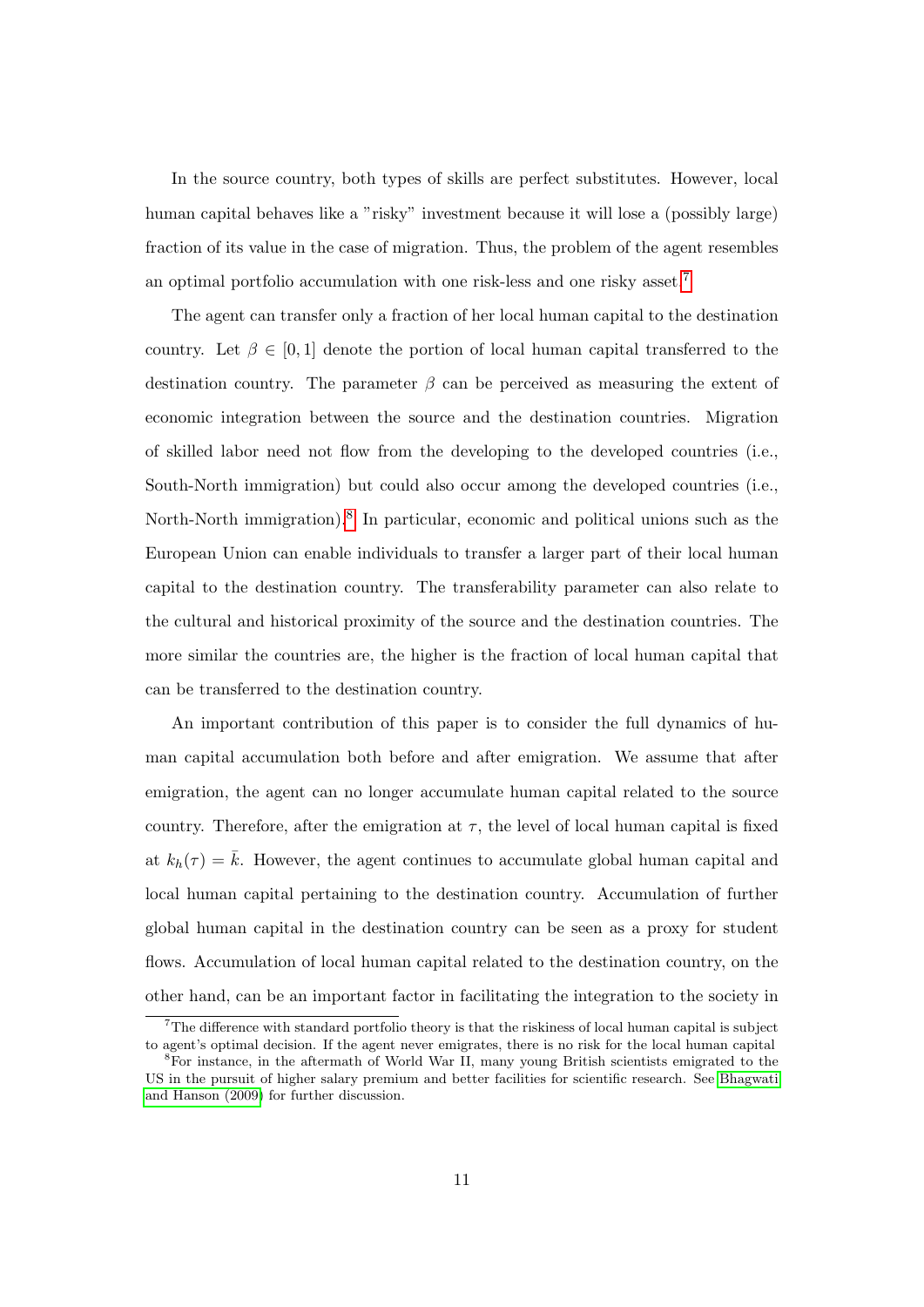the host country.<sup>[9](#page-11-0)</sup> Let  $k_d(t)$  denote the stock of local human capital in the destination country. We assume that:

<span id="page-11-1"></span>
$$
dk_d(t) = q_d(t)dt
$$
\n(4)

where  $q_d(t) \in [0, \bar{q}]$  and  $q_d(0)$  is given.

The accumulation of both global and local human capital comes at a cost. We assume the agent incurs quadratic costs both in the source and the destination countries:

<span id="page-11-2"></span>
$$
c_h(t) = \frac{c_1 u(t)^2}{2} + \frac{c_2 q_h(t)^2}{2}
$$
  
\n
$$
c_d(t) = \frac{c_3 u(t)^2}{2} + \frac{c_4 q_d(t)^2}{2}
$$
\n(5)

where  $c_i \in \mathbb{R}_{++}$ ,  $i \in \{1, 2, 3, 4\}$  are constants. The parameters  $c_i$  can be interpreted as a policy tool of the government. For example, a subsidy that supports the accumulation of local human capital in the source country can achieve this by lowering the cost of local human capital education relative to that of global human capital. Similarly, the government of the destination country can attract skilled migrants by lowering the cost of human capital accumulation.

The next subsection describes the individual's preferences and payoffs in terms of her human capital and the aggregate productivity in the country of residence.

#### 3.3 Preferences and Payoffs

The agent lives for a finite period of time T and is assumed to be risk averse with a utility function  $U(\cdot)$  in the source country and the destination country after emigration. Agents receive utility on their consumption. For simplicity we assume zero saving; thus, the agent's consumption is equal to her productive output. Based on this formulation, the agent's utility is a function of the total human capital that she has accumulated weighted by the aggregate productivity in each country. Thus, in the source country,

<span id="page-11-0"></span><sup>&</sup>lt;sup>9</sup>An example could be a student studying in English in a non-English-speaking country but learning the local language at the same time.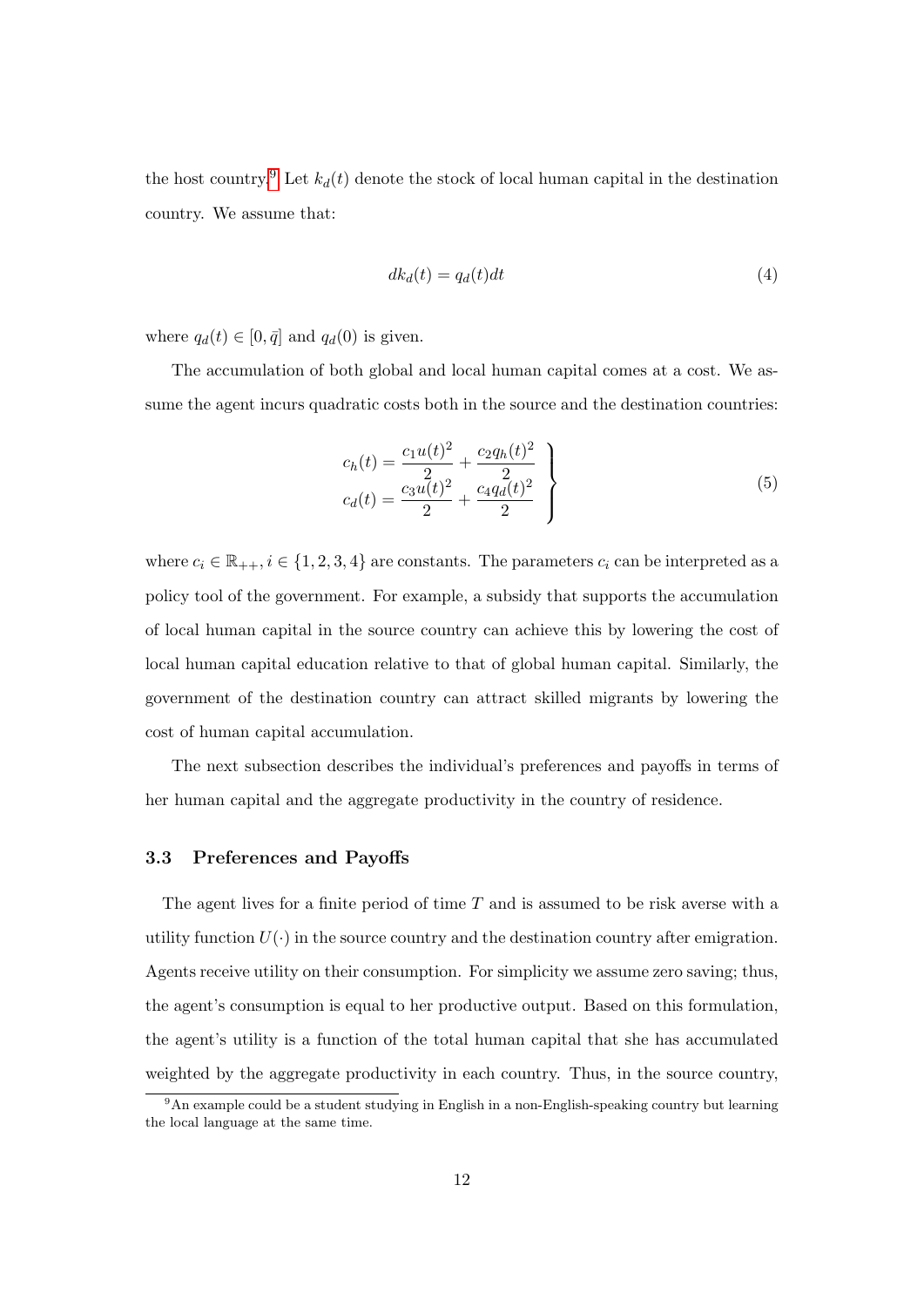the agent's utility is determined by  $U(x_h[g + k_h])$  whereas in the destination country,  $U(x_d[g + k_d + \beta \overline{k}])$  determines the utility. This formulation is motivated by the fact that a unit of human capital produces different outputs in different contexts. A skilled petroleum engineer in Venezuela has a different level of income/consumption in the 1980s versus the 2010s. The same petroleum engineer will earn a higher income if she migrates to Norway or Canada.

The net payoffs to the agent after accounting for the cost of accumulating human capital,  $\pi_h(s_h, t, m_h)$  and  $\pi_d(s_d, t, m_d)$ , are then given by:

$$
\pi_h(s_h, t, m_h) = U(g(t) + k_h(t)) - c_h(t) \n\pi_d(s_d, t, m_d) = U(x(g(t) + k_d(t) + \beta \overline{k})) - c_d(t) \n\tag{6}
$$

Note that we have substituted  $x_h = 1$  for the aggregate productivity in the source country, and  $x(t)$  for  $x_d(t)$  following our discussion in Section 3.1. We now characterize the problem and discuss the solution in the next section.

### 3.4 Agent's Dynamic Optimization Problem

The agent simultaneously chooses her rate of investment in both types of human capital and the optimal time to emigrate to the destination country to maximize her lifetime expected utility. The optimal stopping time problem of migration is adapted to the filtration generated by the stochastic processes of relatively aggregate productivity, the stock of human capital, and the possibility of migration.

Let  $V_h(g, k_h, x, t)$  denote the value function before the emigration decision has been made. Then the problem can be posed as:

<span id="page-12-0"></span>
$$
V_h(s_h, t) = \max_{m_h, \tau} \mathbb{E}_0 \left\{ \int_0^{\min(\tau, T)} \pi_h(s_h, t, m_h) e^{-rt} dt + e^{-r\tau} [V_d(s_d, t) - I] \right\}
$$
(7)

subject to equations  $(1)$ ,  $(2)$  and  $(3)$ . The maximization is carried out with respect to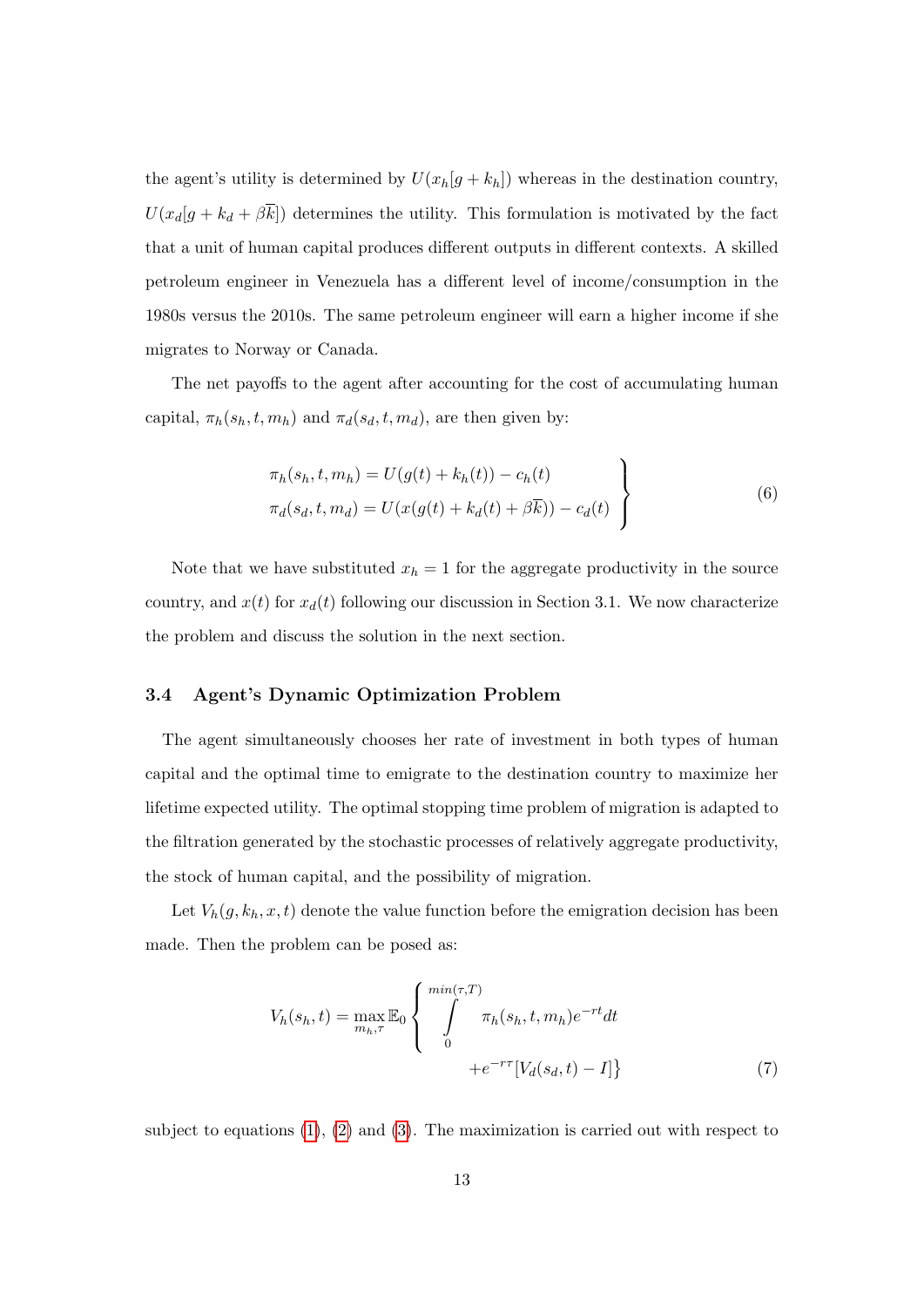the controls  $m_h = \{u, q_h\}$  and the optimal time of emigration,  $\tau$ . The first term in the expectation captures the utility accruing to the agent until her decision to emigrate at  $\tau$ . After emigration, the agent continues to optimize her investment in human capital, which is captured by the value function  $V_d(s_d, t)$ . Note that the cost of emigration, I, is incurred at the emigration time,  $\tau$ .

To solve the problem in equation [\(7\)](#page-12-0), we proceed backward: assuming that the agent has already emigrated, we first analyze the agent's optimization in the destination country. Then, we address the initial decision problem in equation [\(7\)](#page-12-0).

After the agent emigrates, she optimizes her investment in  $g(t)$  and  $k_d(t)$  and solves:

$$
V_d(s_d, t) = \max_{m_d} \mathbb{E}_{\tau} \left\{ \int_{\tau}^{T} \pi_d(s_d, t, m_d) e^{-rt} dt \right\}
$$
 (8)

subject to equations  $(1)$ ,  $(2)$  and  $(4)$ .

Note that in addition to receiving  $V_d(s_d, t)$  net of the emigration cost I, the agent gives up the utility she would otherwise have derived in the home country had she decided not to emigrate. We denote the lost value of utility by  $V_s(s_d, t)$ :

<span id="page-13-0"></span>
$$
V_s(s_d, t) = \max_{m_d} \mathbb{E}_{\tau} \left\{ \int_{\tau}^{T} \pi_h(s_d, t, m_d) e^{-rt} dt \right\}
$$
(9)

In order to determine the optimal emigration time, the usual value-matching and smooth-pasting conditions, around the state variables, are invoked:

$$
\begin{aligned}\nV_d - I &= V_s \\
\frac{\partial V_d}{\partial x} &= \frac{\partial V_s}{\partial x}\n\end{aligned}\n\tag{10}
$$

The following proposition characterizes the optimal investment rates in the human capital both before and after emigration to the destination country.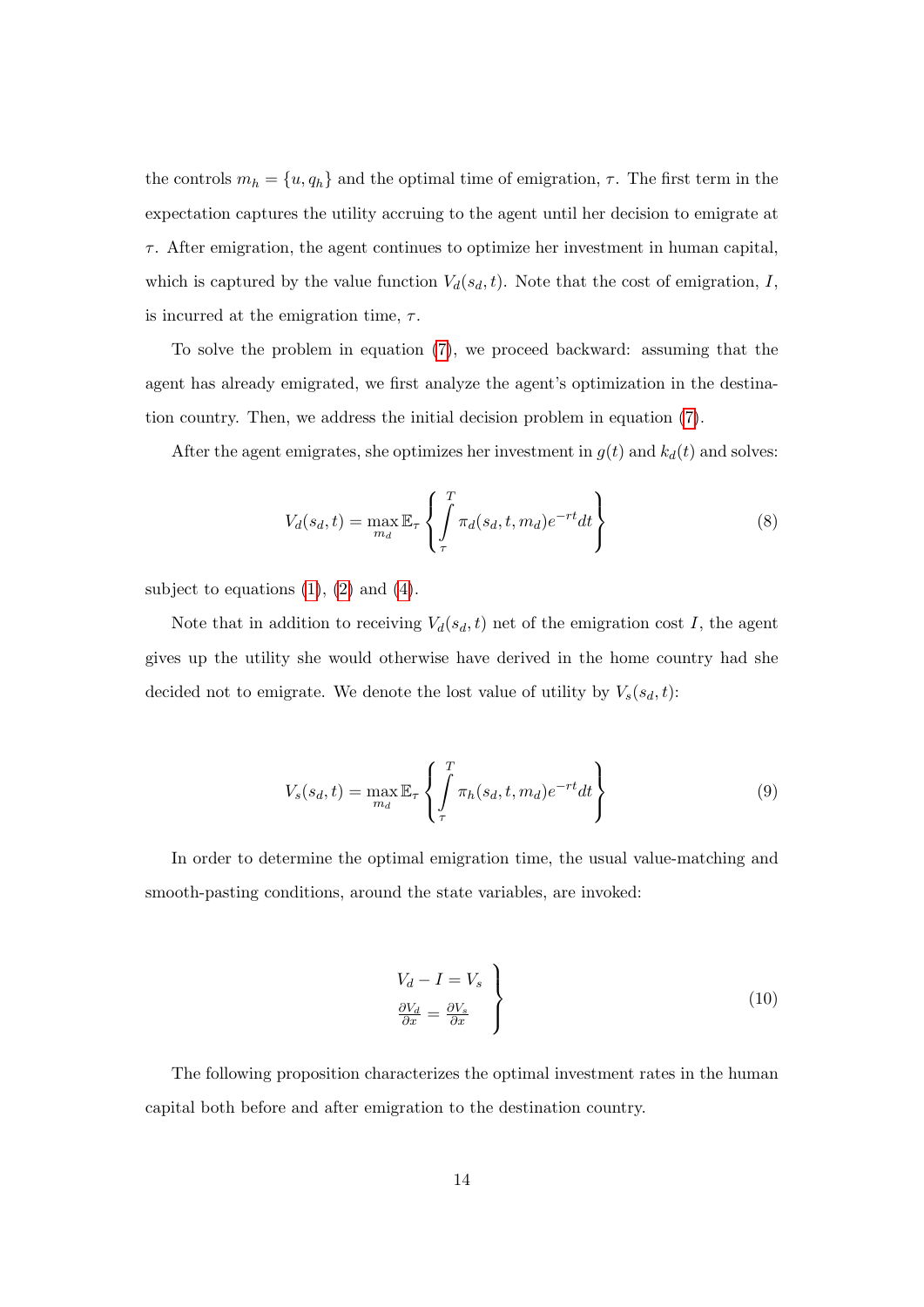<span id="page-14-0"></span>**Proposition 1.** Before emigration, the agent's investment policy is characterized by:

<span id="page-14-2"></span>
$$
u^*(t) = \frac{1}{c_1} \frac{\partial V_h}{\partial g}
$$
  
\n
$$
q_h^*(t) = \frac{1}{c_2} \frac{\partial V_h}{\partial k_h}
$$
\n(11)

Optimal investment rates in global and local human capital after emigration are given by:

<span id="page-14-1"></span>
$$
u^*(t) = \frac{1}{c_3} \frac{\partial V_d}{\partial g}
$$
  
\n
$$
q_d^*(t) = \frac{1}{c_4} \frac{\partial V_d}{\partial k_d}
$$
\n(12)

 $\Box$ 

Proof. See Appendix A.

The investment rates before and after emigration are given by the ratio of the marginal product of human capital to its respective marginal cost. Note that government subsidies, that lower the costs of acquiring education, increase the agent's investment in human capital. We can further characterize the solution presented in Proposition [1](#page-14-0) by specifying the utility function. Suppose that the agent's utility is of constant relative risk aversion (CRRA):  $U(H) = \frac{1}{1-\gamma} H^{1-\gamma}$  where  $H = g + k_h$  $(H = g + k_d + \beta \bar{k})$  denotes the stock of global and local human capital weighted by the aggregate productivity in the source (destination) country. The value function,  $V(H)$ , is then of the form  $V(H) = \frac{A_i^{-\gamma}}{1-\gamma} H^{1-\gamma}$  where  $A_i > 0, i \in h, d$  is a constant. The following corollary describes the agent's investment behavior as a function of particular types of human capital she has accumulated.

Corollary 1. In both the source country and the destination country, the rate of investment in global human capital decreases in (i) the stock of global human capital accumulated and (ii) the stock of local human capital accumulated.

Similarly, the rate of investment in local human capital decreases in (i) the stock of  $q_{\text{total}}$  human capital accumulated and (ii) the stock of local human capital accumulated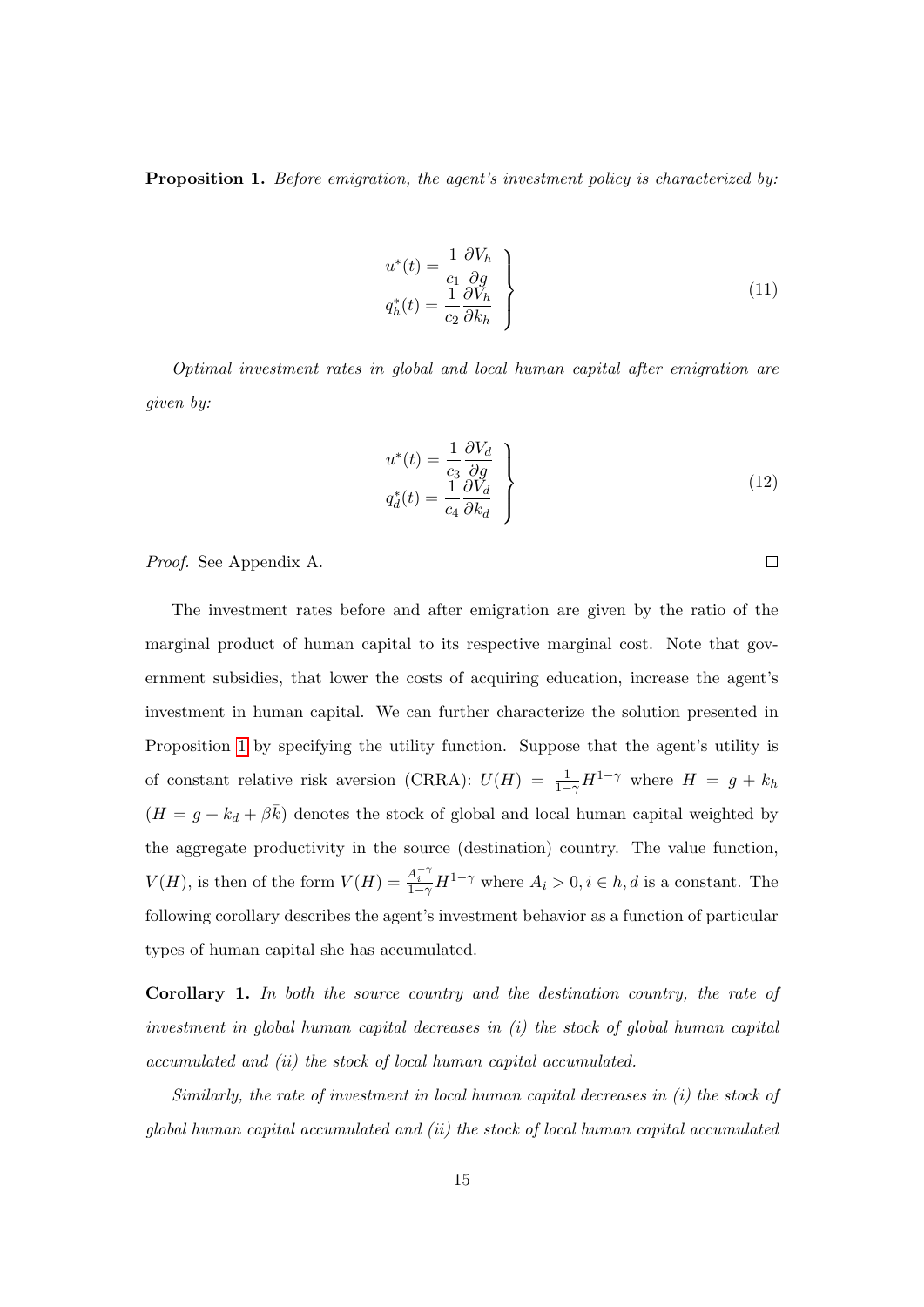<span id="page-15-1"></span>

| Parameter                                             | Value    |
|-------------------------------------------------------|----------|
| Time Horizon $(T)$                                    | 20       |
| Discount Rate $(r)$                                   | 0.05     |
| Drift $(\mu)$                                         | $\theta$ |
| Volatility $(\sigma)$                                 | 0.1      |
| Initial Aggregate Productivity Difference $(x_0)$     | 1        |
| Max. Local Human Capital Investment Rate $(\bar{q})$  |          |
| Max. Global Human Capital Investment Rate $(\bar{u})$ |          |
| Migration Cost $(I)$                                  |          |
| Risk Aversion Parameter $(\gamma)$                    | 3        |
| Migration Probability $(q)$                           | 0.6      |
| Transferability of Local Human Capital $(\beta)$      | 0.3      |

Table 1: Baseline Parameter Values

in respective countries.

Proof. See Appendix A.

In the next section, we resort to numerical procedures to explore the optimal policies of the agent and how government policies affect the optimal investment behavior.

### <span id="page-15-0"></span>4 Numerical Analysis and Policy Implications

Our aim in this section is to qualitatively characterize the optimal path of levels of both the global and local human capital that remains in the source country when skilled labor have the opportunity to emigrate. We also analyze the impact of labor market factors as well as government policies on the agents' endogenous decisions to opt for different types of education. The numerical analysis assumes a constant relative risk aversion (CRRA) utility. The benchmark case parameters are presented in Table [1.](#page-15-1)

### 4.1 Education Subsidies and Brain Drain

Governments often provide education subsidies to encourage investment in human capital. Subsidies in the form of flat income tax rates or tuition support and schol-

 $\Box$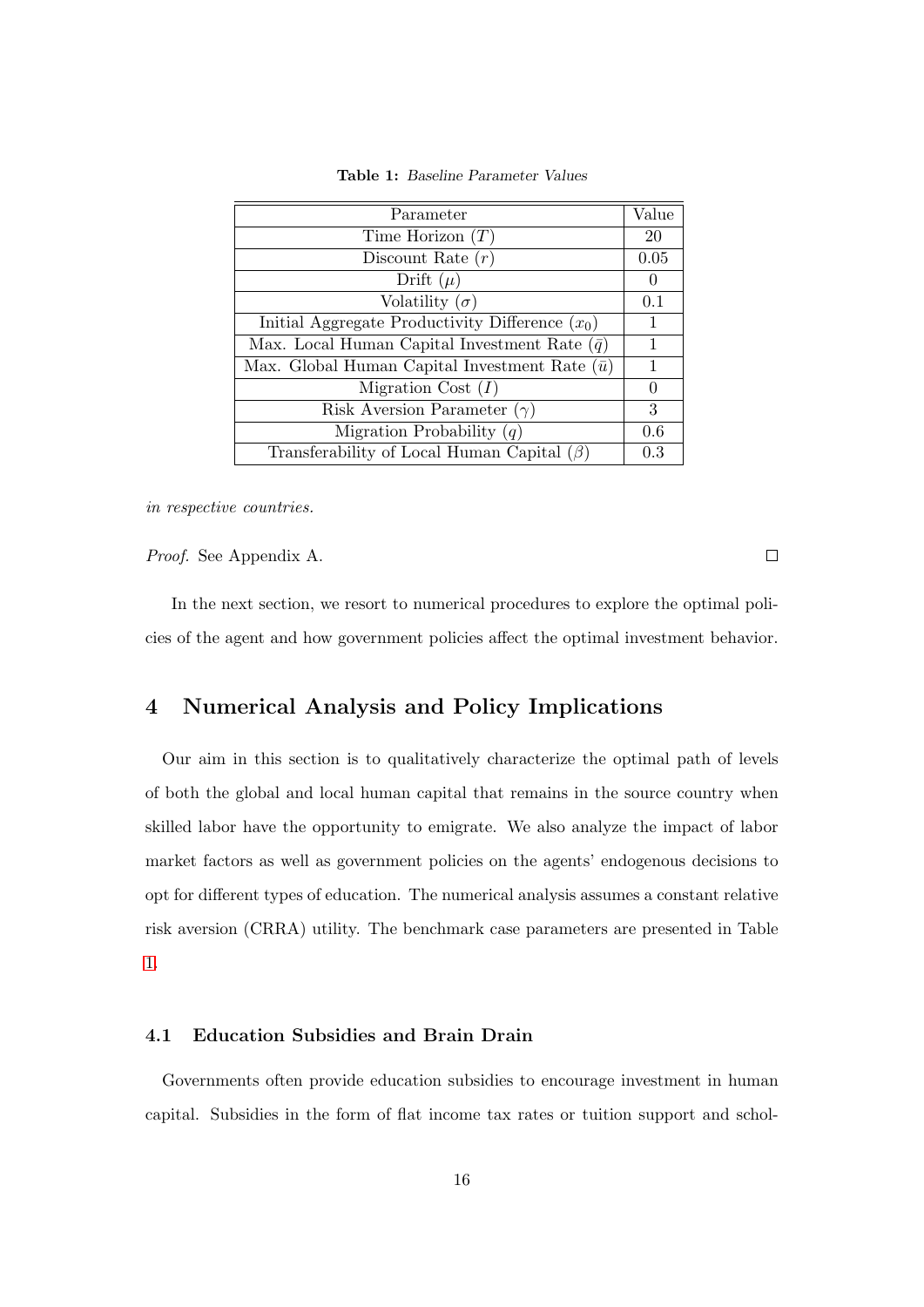<span id="page-16-0"></span>

Figure 1: Local Human Capital Subsidy and Remaining Aggregate Global, Local and Total Human Capital in Source Country

arships serve to reduce the cost of education. [Keane and Wolpin \(1997\)](#page-31-10) show, for example, that a \$2,000 tuition subsidy increases college graduation rate by 8.4%.

As [Poutvaara \(2008\)](#page-32-7) observes, in an open economy, the migration opportunity enables the destination country to partially capture the benefits of human capital investment in the source country. To encourage investment in local human capital and increase the aggregate level of human capital net of the migration, the source country can augment its provision of public subsidies to the accumulation of local human capital. In our model, the effect of government subsidies is captured by the cost parameters  $c_1$  and  $c_2$  in equation [\(5\)](#page-11-2).

Figure [1](#page-16-0) studies the effect of a government subsidy that reduces the cost of accumulating local human capital relative to the cost of investing in global human capital. The figure compares the level of global (the left panel) and local (the middle panel) human capital accumulated under a government subsidy program to the benchmark case in which the government offers no such subsidy. As expected, a government subsidy leads to a decrease in global human capital accumulated while causing an increase in the accumulated local human capital over time. The effect of government subsidy becomes more pronounced over time: the wedge between accumulated human capital with subsidy and that without subsidy increases in both panels as the time passes. Furthermore, the government subsidy serves to reduce the gap between global human capital and local human capital that exists when there is no such subsidy. With the subsidy, local human capital remaining in the source country grows faster than the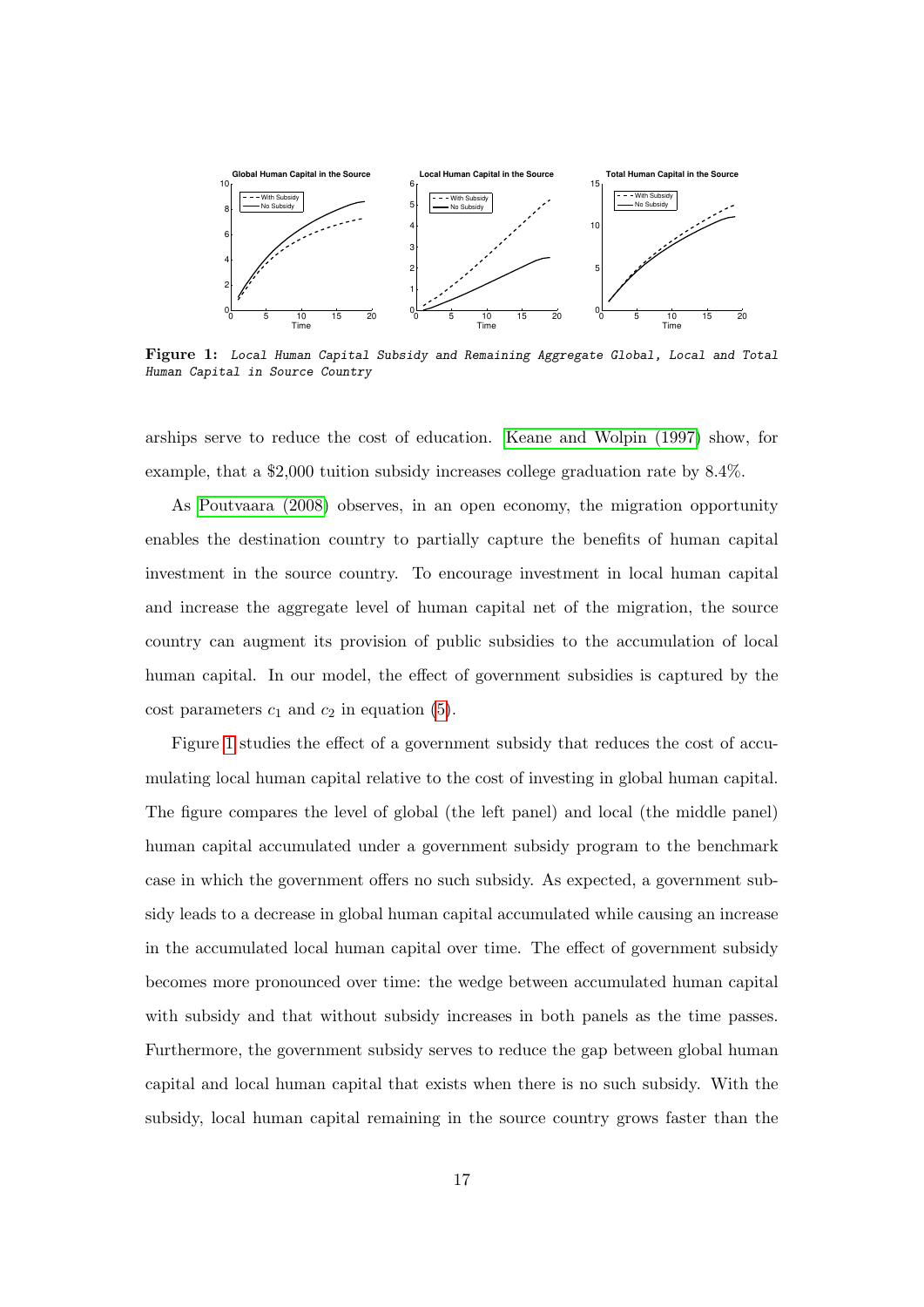global human capital. This leads to a more balanced skill profile in the source country over time.

The right panel of Figure [1](#page-16-0) shows that the total human capital in the source country is higher under a subsidy program. As in the left and the middle panels, the increase in total human capital in the source country becomes more pronounced over time. This result is reasonable: due to the migration option, the decrease in global human capital is much smaller in magnitude than the increase in local human capital, resulting in an overall increase in total human capital accumulated. Essentially, the government subsidy decreases the brain drain in the source country while changing the composition of skills that the skilled labor accumulate.

#### 4.2 Uncertainty and Human Capital Accumulation

Recall that our model accommodates two sources of uncertainty. The first is the migration policy of the destination country. The destination country may, for instance, allocate quotas and place screening procedures before the migration. Therefore, the agent may not necessarily emigrate even if the aggregate productivity differences justify emigration (i.e., when  $x_t > x^*$ ). We analyze the effect of an exogenous probability of migration,  $\lambda$ , on the formation of global and local human capital in the source country in Figure [2.](#page-18-0) The left panel of the figure shows that as the destination country rules regarding immigration become laxer, the amount of global human capital increases over time in the source country. Conversely, the level of local human capital in the source country is negatively associated with the probability of migration. Comparing the left and middle panels reveals that the wedge between global human capital and local human capital increases in the probability of migration. This result is important as it shows that destination countries' policies towards migration can lead to a dearth of local human capital relative to global human capital in the source countries.

Surprisingly, the effect of the destination country's immigration policy on total human capital is not straightforward. The right panel of Figure [2](#page-18-0) shows that the relation between the probability of migration and aggregate human capital is not monotonic.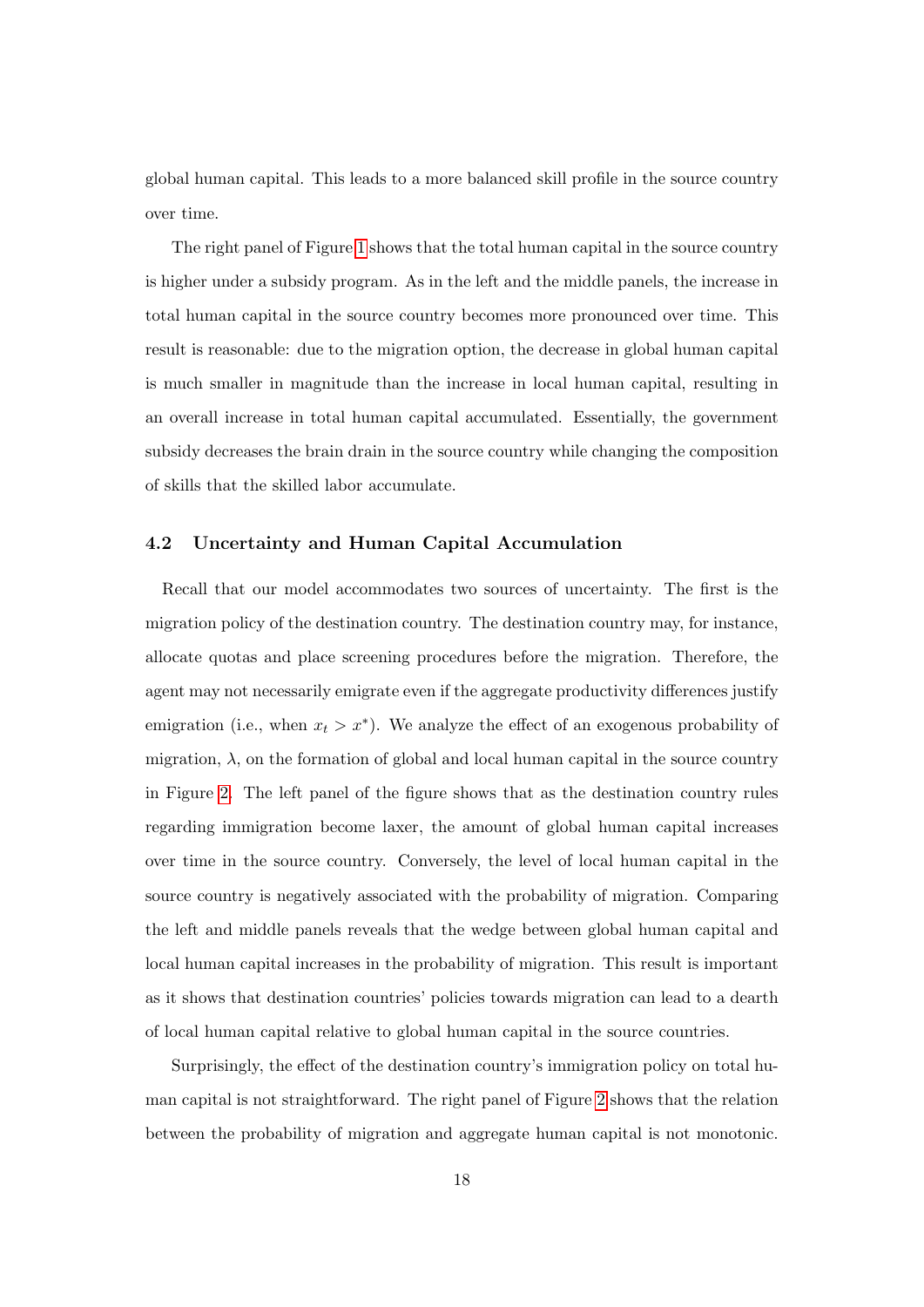<span id="page-18-0"></span>

Figure 2: Probability of Migration and Human Capital Accumulation

In particular, total human capital is lower when the destination country is strict ( $\lambda = 0$ in the figure) than when it admits immigrants ( $\lambda = 0.5$  and  $\lambda = 1$ ) for a certain period of time. After a certain period of time, however, the pattern reverses, and the total human capital under a stricter destination country policy exceeds that of a more lenient policy. This result is driven mainly by an "age effect." Recall from Table [1](#page-15-1) our time horizon is 20 years. As time passes emigration becomes less likely since the probability that the aggregate productivity differential,  $x_t$ , exceeds the trigger level, x ∗ , decreases. This slows the investment in global human capital: the accumulated global human capital flattens as time passes as shown in the left panel.<sup>[10](#page-18-1)</sup> This is not the case when there is no possibility of migration. Thus, while over the short run, the prospect of migration can lead to a brain gain effect, this effect can be reversed in the long run.

Figure [3](#page-19-0) explores the effect of the second source of uncertainty in the model on the level of human capital in the source country: volatility of aggregate productivity differential,  $\sigma$ , between the destination and the source countries. The left panel of the figure shows that when there is uncertainty, the level of global human capital increases significantly. On the other hand, there is a substantial decrease in the amount of local human capital the agent accumulates. This result is mainly driven by the migration option: as the aggregate productivity differential,  $x_t$ , becomes more volatile

<span id="page-18-1"></span><sup>&</sup>lt;sup>10</sup>The age effect in this paper is similar to the effect of time to expiration on option prices in American call and put options. An option with a longer time to expiration is more valuable since the probability of the option ending in the money is higher.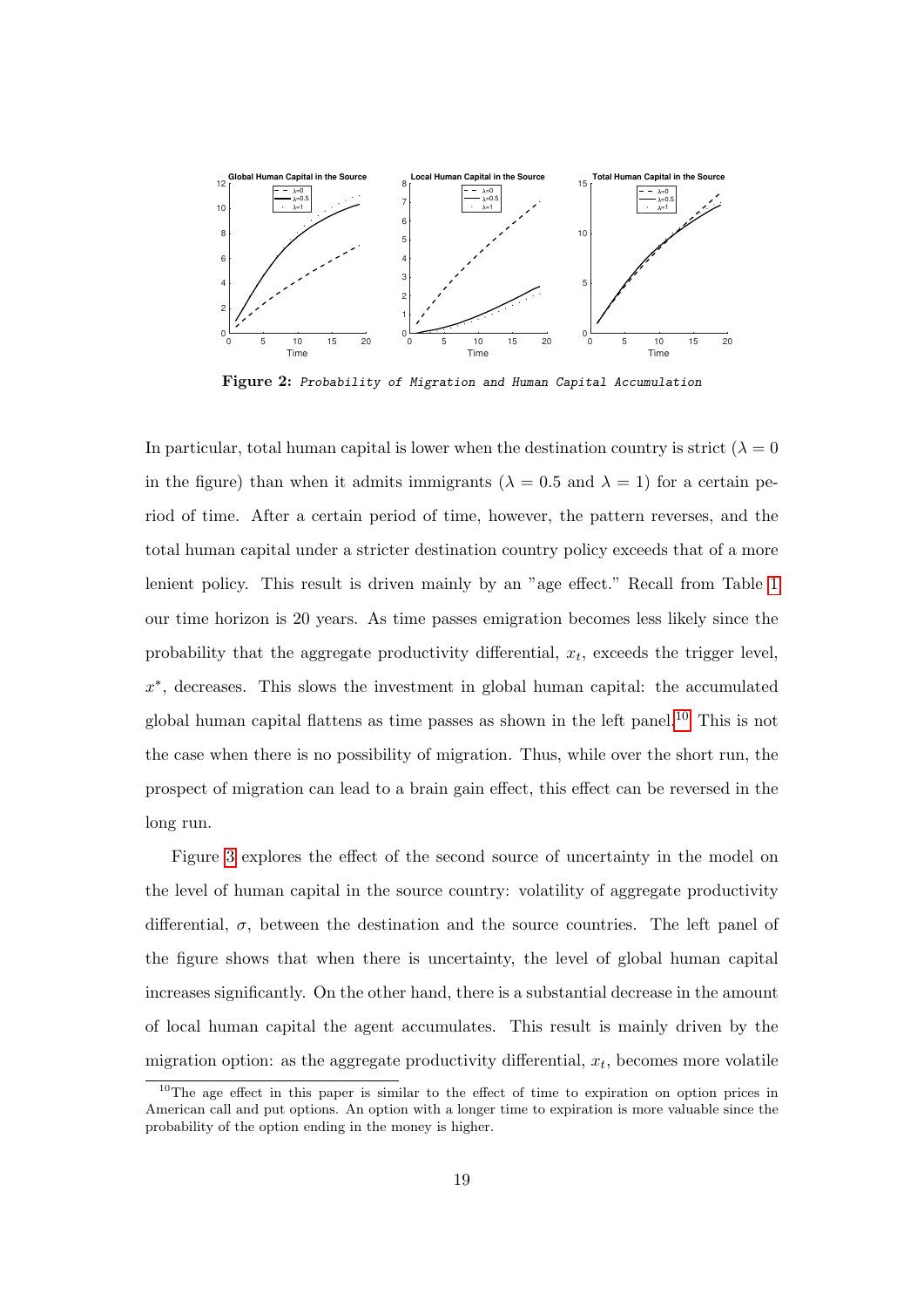<span id="page-19-0"></span>

Figure 3: Volatility of aggregate productivity Differential and Human Capital Accumulation

the probability that the aggregate productivity differential will be sufficiently high to justify emigration (i.e.,  $x_t \geq x^*$ ) increases as well. This induces the agent to invest more in global human capital and substantially less in local human capital.

At the same time, the overall pattern depicted in the left and middle panels of Figure [3](#page-19-0) can exacerbate the brain drain phenomenon in the source country. This is shown in the right panel of Figure [3.](#page-19-0) The aggregate human capital in the source country is highest when there is no volatility in the aggregate productivity differential. When there is uncertainty, the increase in the level of global human capital need not compensate the fall in the local human capital accumulated in the source country, resulting in brain drain. This suggests that government subsidies can be more crucial when the volatility in aggregate productivity differences is higher.

#### 4.3 Transferability and Human Capital Accumulation

The migration literature shows that an individual is more likely to emigrate if the destination country is culturally close to the country of origin. A common language, for instance, can be an important factor [\(Chiswick and Miller 2003](#page-30-6) and [Pedersen](#page-32-10) [et al. 2008\)](#page-32-10). Similarly, an economic union or a more integrated labor market across countries such as the EU can facilitate emigration by increasing the transferability of local human capital. How does the prospect of emigrating to a destination country similar to the source country affect the brain drain phenomenon? We address this question by analyzing the effect of the parameter  $\beta$ . Recall that in our model, the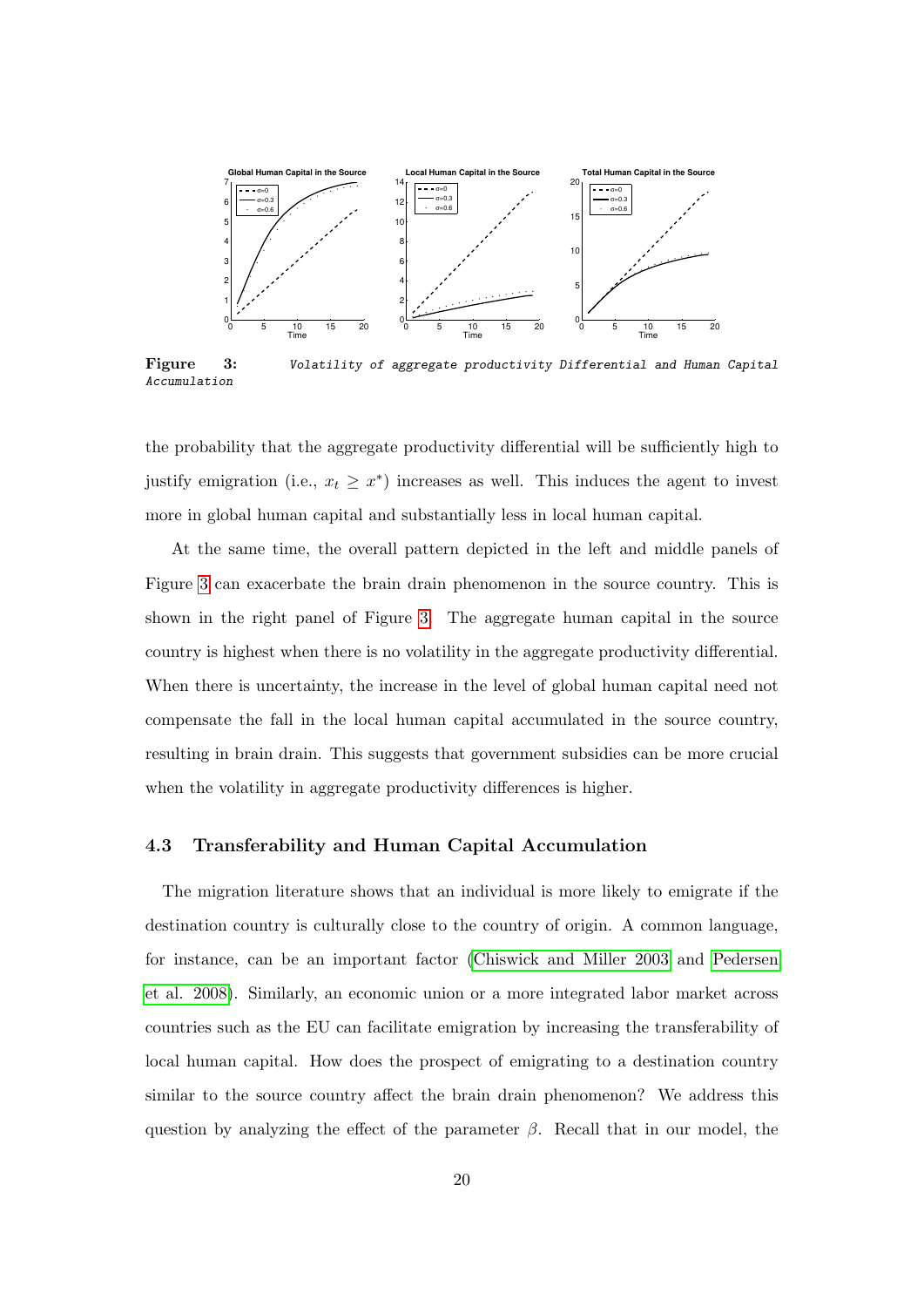<span id="page-20-0"></span>

Figure 4: Transferability and Global and Local Human Capital

parameter  $\beta$  proxies for the ease with which an agent can integrate into the destination country. It is also possible to think of  $\beta$  as the extent to which the source and the destination countries are economically and institutionally integrated. For instance, if the two countries have similar bodies of business law, an agent in the source country can benefit from her knowledge of the local law system in the destination country.

The left and the middle panels of Figure [4](#page-20-0) show that a stronger ability to transfer local human capital to the destination country results in a lower global human capital and a higher local human capital in the source country, respectively. The effect of  $\beta$ is particularly pronounced for the accumulation of local human capital. A higher  $\beta$ essentially makes local human capital more "liquid": the agent has the opportunity to use the source-country-specific skills in the destination country with little or no loss in the applicability of those skills. This increases the marginal value of the investment in local human capital.

The right panel shows that the source country enjoys a brain gain effect over time when the destination country is more similar to the source country. These results suggest that immigration among culturally similar or economically integrated areas could potentially benefit the source country.

#### 4.4 Cost of Migration

Migration has two types of cost: an endogenous cost of losing local human capital and an exogenous cost of moving. The second component can be small if the country of destination is geographically and culturally close (e.g., moving from Germany to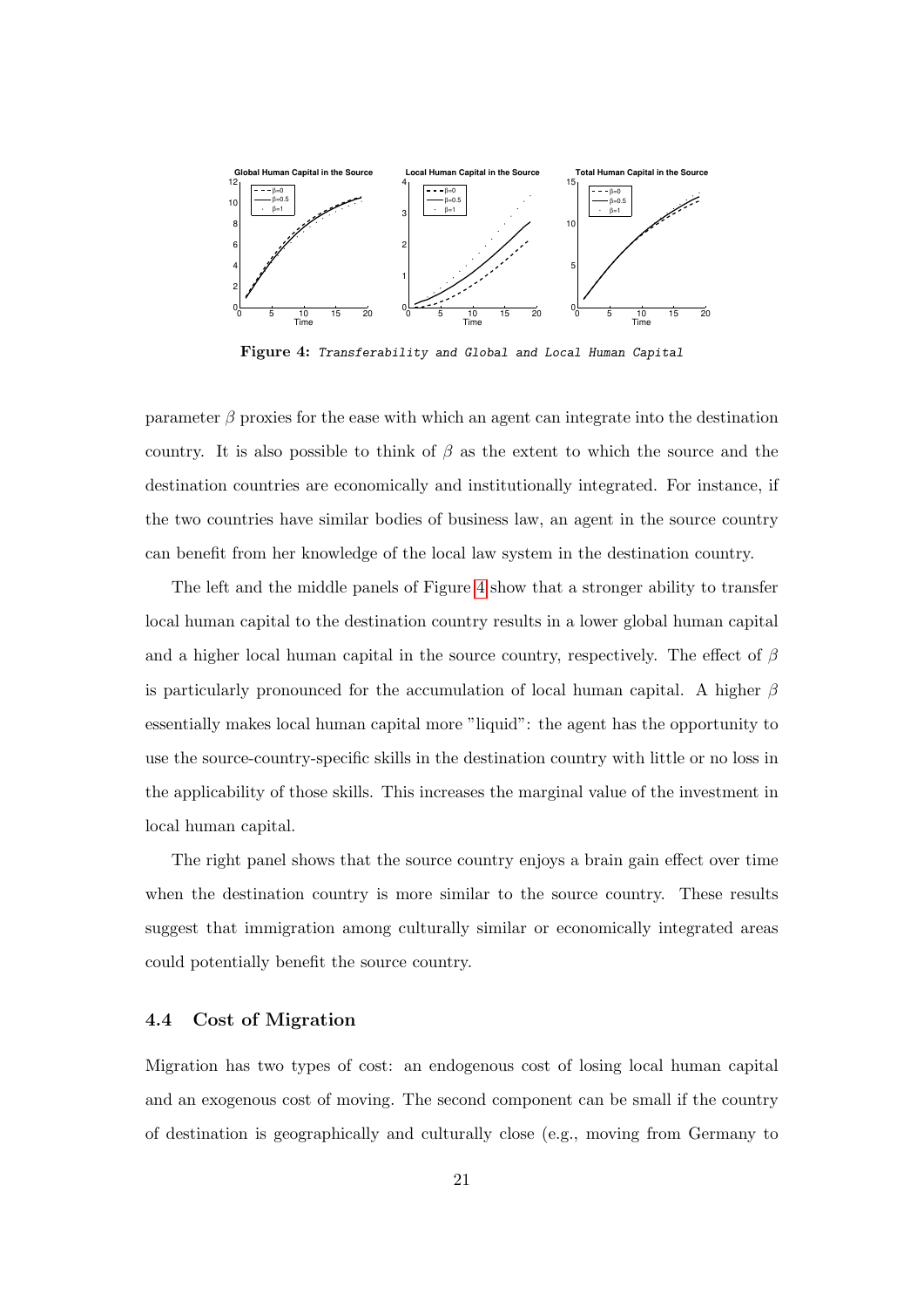<span id="page-21-0"></span>

Figure 5: Cost of Migration and Dynamics of Human Capital

Switzerland) or large if the physical and personal cost of the move is significant.

To analyze the impact of one-time migration cost, Figure [5](#page-21-0) shows the impact of the cost of migration on the dynamics of human capital. We plot the dynamics of human capital for two levels of migration cost: a zero cost and a large (possibly prohibiting) level of cost. As expected, incentives to invest in global (local) human capital are lower (higher) when migration costs are high (the left and middle panels). Interestingly, aggregate human capital in the source country is greater when migration costs are high (the right panel). This is driven by two distinct channels. The first is the incentives effect: when migration costs are low, the agent has weaker incentives to invest in local human capital. Compared to a setting with substantial migration costs, weaker incentives create a greater discrepancy in the level of local human capital left in the source country over time (the middle panel). The second channel is directly linked to the migration option: when costs are low, a certain portion of those who have accumulated global human capital will eventually emigrate. This outflow of skilled labor explains the curvature of the global human capital in the left panel of Figure [5.](#page-21-0) Both the incentives and migration channels reinforce each other and result in a lower aggregate human capital level in the source country.

#### 4.5 Student Mobility and Brain Drain

One crucial factor in explaining the brain drain phenomenon is the international flow of students. Countries such as the US and Canada attract foreign students from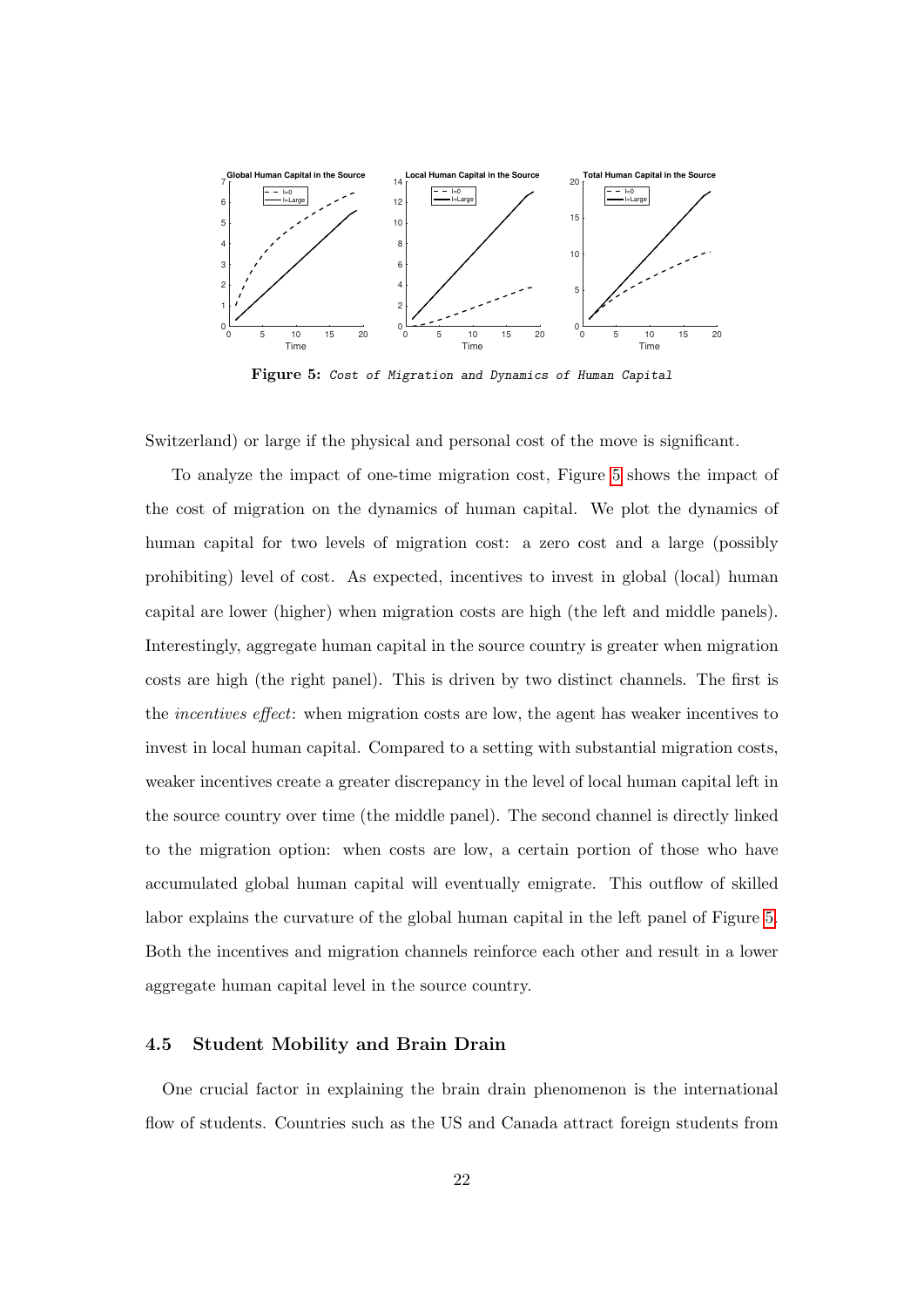<span id="page-22-0"></span>

Figure 6: International Mobility of Students and Brain Drain

developing countries. As [Dreher and Poutvaara \(2005\)](#page-31-3) observe, studying abroad can provide a toehold for the students and ease the subsequent migration.

An important implication of the student flows for the source country is that agents can defer the accumulation of part of their human capital until after they have moved to the destination country. For instance, a student may choose to pursue studies in the IT field in the US and only invest resources to learn English in the source country before she moves to the US. In this case, the brain drain for the source country may be exacerbated compared to a case in which education is completed in the source country.

By analyzing the full dynamics of human capital investment both in the source and the destination countries, our model captures the effect of deferring human capital accumulation until after the migration decision. Figure [6](#page-22-0) compares the setting in which the agent continues to accumulate human capital (both global and destination country-specific local) in the destination country to that in which human capital accumulation is assumed away in the destination country. The left panel of the figure shows that the level of global human capital with no further investment opportunity in the destination country is lower initially than the level of global human capital with the investment opportunity. However, the difference between the two settings is small. The pattern reverses itself as the model approaches the time horizon of the agent. This pattern is reasonable: when there is little time to take the emigration option, and the agent cannot invest in global human capital in the destination country, she accelerates her investment in global human capital in the source country. The middle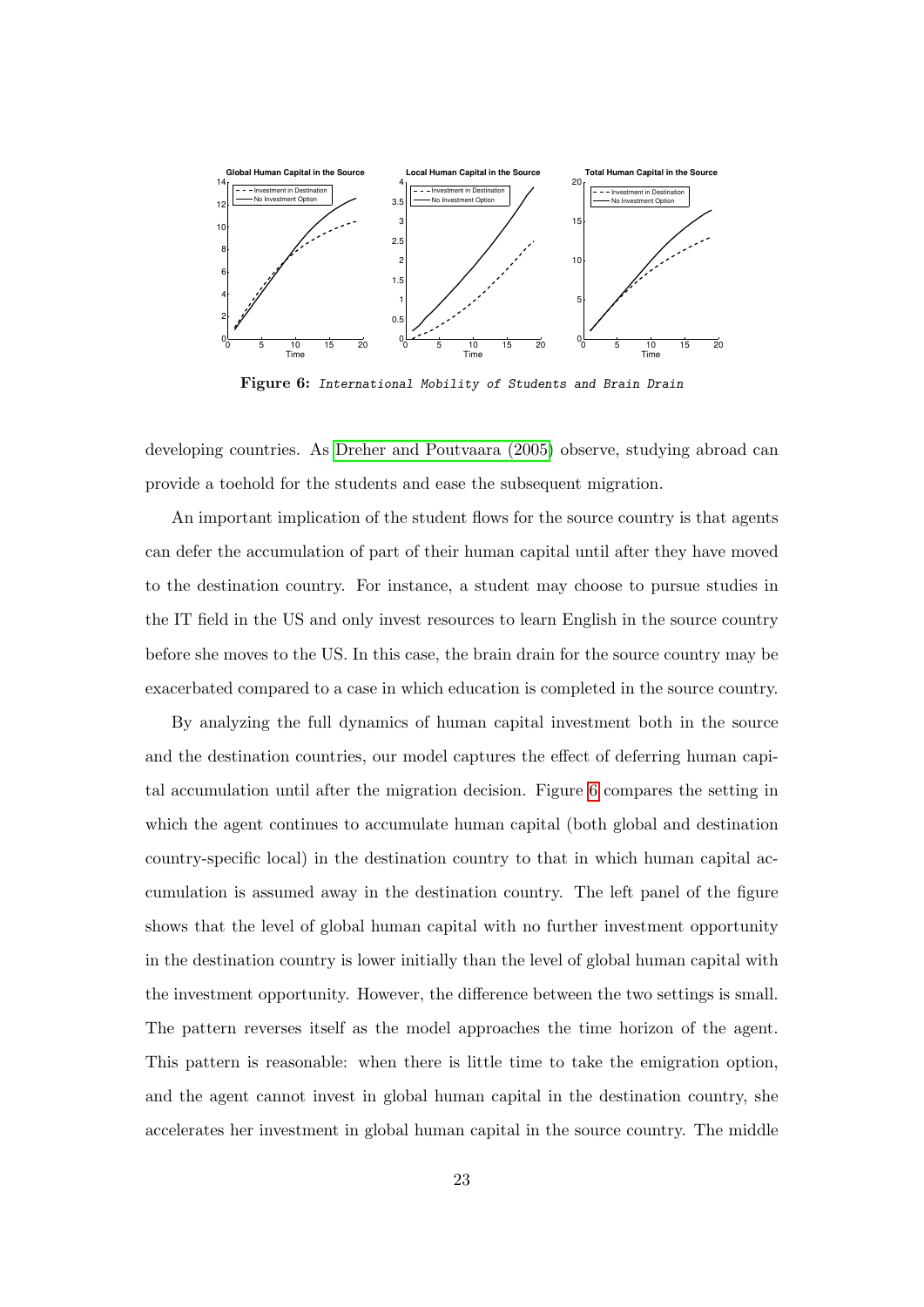panel shows that the level of local human capital in the source country is substantially higher when agents do not have the opportunity to invest in human capital in the destination country. The ability to transfer at least part of the local human capital to the destination country induces skilled labor to accumulate more local human capital in the source country.

On the other hand, the results support the hypothesis of an exacerbated brain drain problem in the source country. This is shown in the right panel of the figure. When skilled labor has the opportunity to invest further in their human capital in the destination country the aggregate human capital decreases in the source country. The effect is particularly pronounced over time.

### <span id="page-23-0"></span>5 Caveats

In this section, we discuss the implications of relaxing some of the assumptions we made to keep the model tractable.

#### 5.1 General Equilibrium Effects

Our model is based on the micro-level decision of individual agents (households). The feedback of migration decisions (and hence the human capital composition) on macrolevel variables in the source (and potentially also the destination) country are not included in the model. As a result, variables such as aggregate productivity and wages are exogenous to the model.

These assumptions are valid as long as the share of outgoing and incoming human capital is small for source and destination countries. However, if the source or destination countries are significantly affected by the migration of skilled labor, they may change their policies. The source country may adopt support policies to retain its talent. The extreme case of such policies was observed in former communist countries, where many citizens were not allowed to leave the country. The more free-market version would be to provide loans to start-up companies, increase the wage of skilled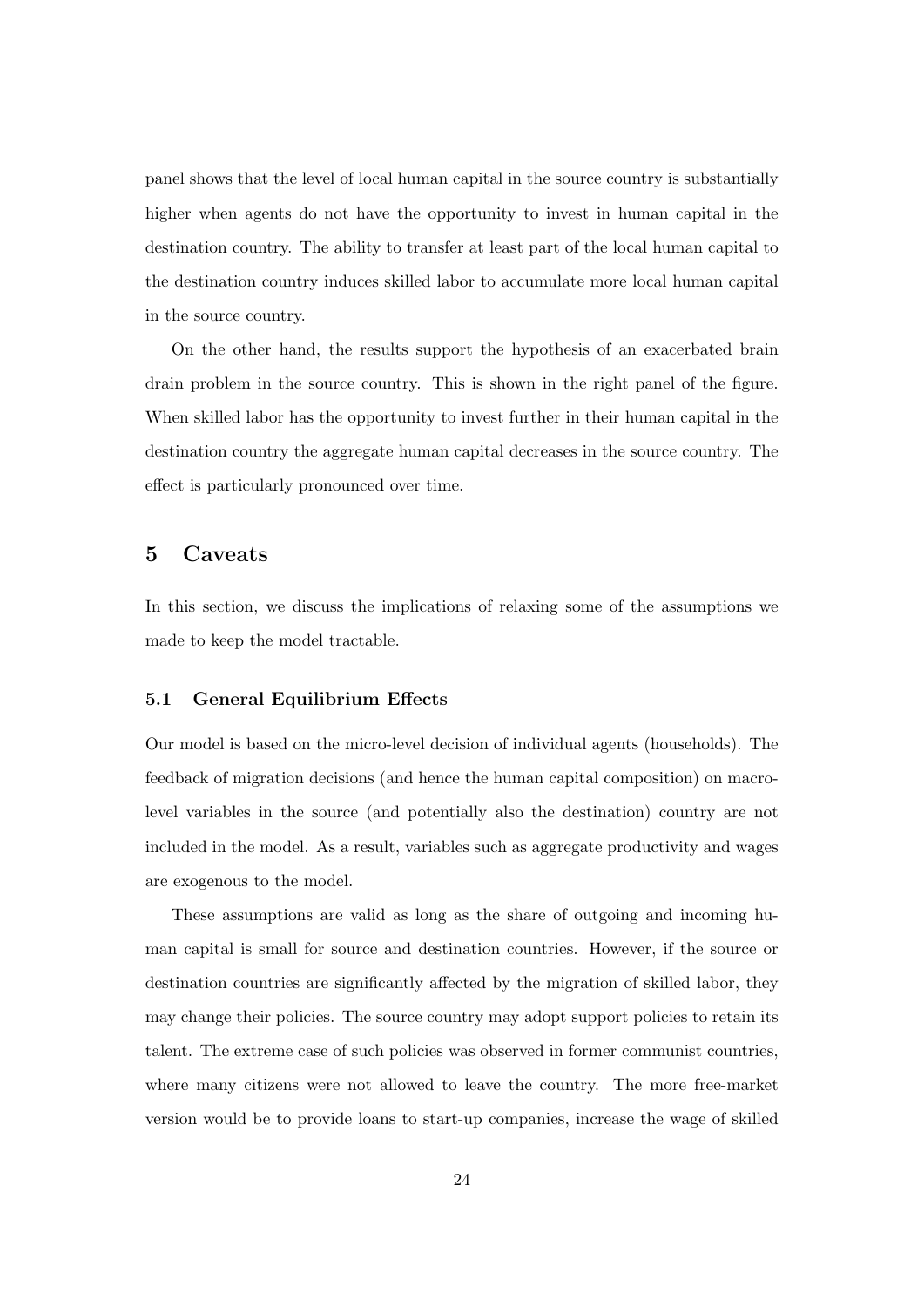labor, incentives for part-time affiliations with research centers and universities, etc.

An appropriate framework for the general equilibrium is a mean-field game model ([\(Huang 2013\)](#page-31-11)), in which the economy consists of a large number of individual agents, and the level of aggregate variables is determined by the aggregation over the continuum of agents.

#### 5.2 Return Migration

Return migration is a common phenomenon among skilled workers. For a recent review of temporary and return migration see (Dustmann and Görlach 2016).

In the context of the model, if the agent can freely move back and forth between two countries, she gains a hedging option of returning to the source country in case the relative productivity in the destination country drops below one.

The problem, in this case, resembles a *switching option* model, where the agent chooses which regime of production (i.e., the source or the destination country) to be at each moment.

#### 5.3 Endogenous Probability of Migration

We assume that the probability of migration is exogenous to agent's human capital. One example of this is a US green card lottery, in which the human capital of the applicant plays no role. Under this scenario, the feedback is from the probability of migration to human capital investment and not the other way.

Alternatively, one can consider merit-based migration systems (e.g., Canada and Australia), in which a higher level of education and experience will significantly increase the likelihood of migration option. If this is also allowed in the model, the incentive for global human capital will increase. Moreover, a threshold behavior may emerge: if migration possibility is zero for global human capital below a certain range, agents with abilities below a certain level may push to the corner and only invest in the local human capital.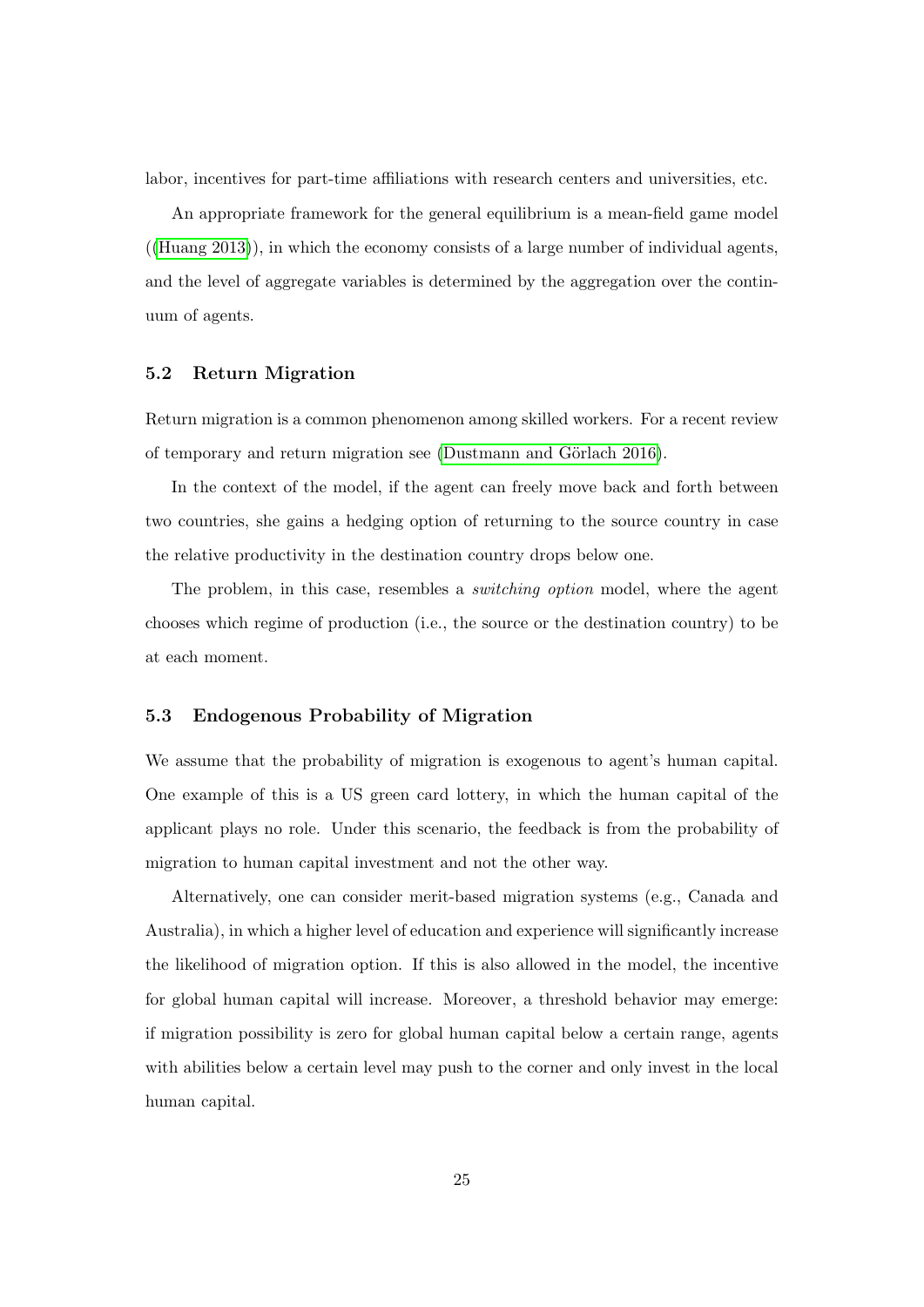### 5.4 Remote Working

The globalized world economy, empowered with the advances in IT, has enabled highskilled workers to even stay home and work for companies located in other countries. For example, it is becoming more common for programmers to work remotely for a company in another country.

In this case, the agent does not necessarily lose the local human capital but at the same time is able to enjoy selling her global human capital at a different rate than the domestic economy.

#### 5.5 Obsolescence of Skills

Certain skills may turn obsolete over time as advances in technology and research become available. In certain areas, technology may even replace skilled workers. One case in point is the potential use of AI in the portfolio management services. Individuals would, therefore, need to either keep up with changes in their industries or even change fields. Our model does not incorporate such interactions between the broader disruptions in skill sets and the individual's human capital accumulation choice. These interactions can be taken into account by introducing a depreciation factor and/or uncertainty into the human capital accumulation processes.

#### 5.6 General Production Function

The baseline model considers local and global human capital as perfect substitutes (but with different levels of riskiness). An alternative modeling approach is to consider a CES production function using both types of human capital as inputs. Such a formulation allows for comparative statics on cases where local and global human capital are substitute or complement of each other.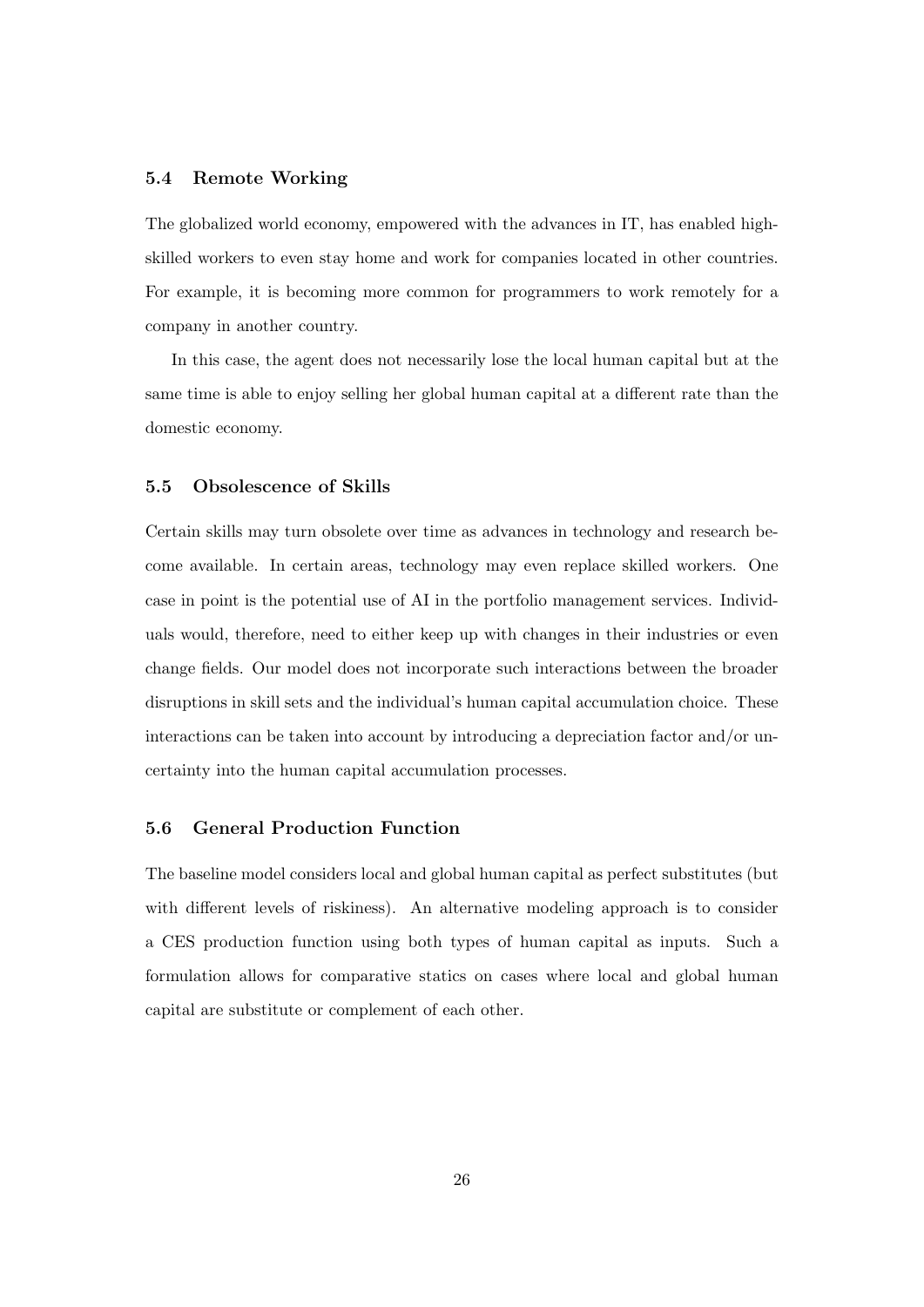# <span id="page-26-0"></span>6 Conclusion

This paper revisits the brain drain phenomenon and explores how the migration option affects agents' education choices and the remaining human capital in the source country. Importantly, our model distinguishes between global human capital and local human capital. The model, therefore, investigates not only whether a source country experiences brain drain but also how the composition of human capital is affected by the prospect of migration and government policies. While the migration option favors the investment in global human capital, local human capital is important to provide subsistence in the source country.

The model shows that government subsidies of education, economic integration or cultural similarity with the destination countries can alleviate the brain drain phenomenon. However, the effect of these factors goes beyond whether the level of human capital in the source country increases: it changes the type of human capital the skilled labor invest in.

On the other hand, the possibility of continuing education in the destination country can be detrimental to the stock of human capital in the source country, especially in the long-run. This has important implications for countries where students move abroad to pursue their education. We also find that destination countries' policies towards immigration are crucial to what extent source countries will experience a brain drain. While there seem to be gains to aggregate human capital in the source country in the short-run, the long-term effects can exacerbate the loss of skilled labor as they move abroad.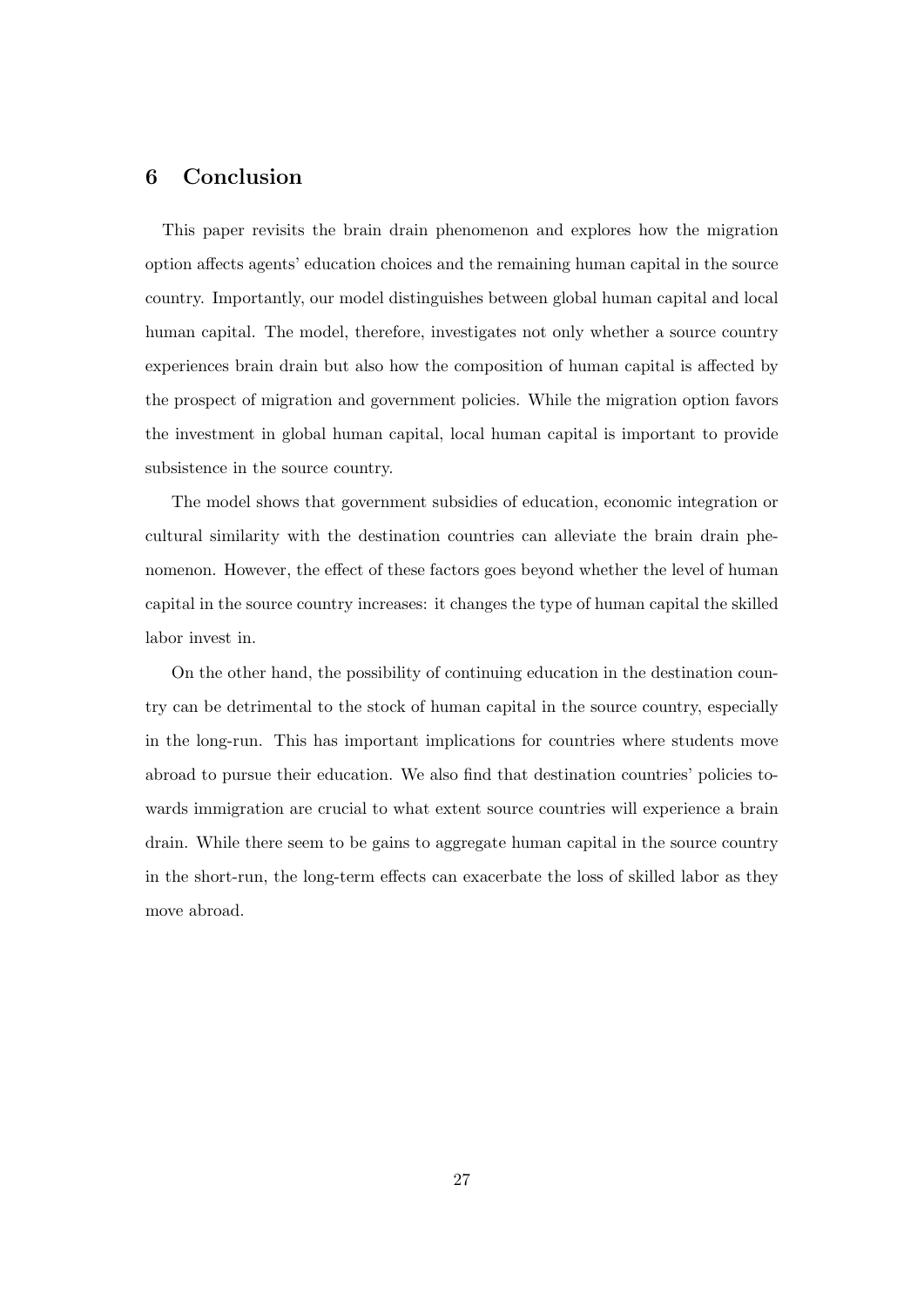# Appendix

### Appendix A: Proofs

**Proof of Proposition 1:** The Bellman equation for value functions  $V_i(s_i,t)$ ,  $i \in$  $\{h, d\}$ , is given by

<span id="page-27-1"></span>
$$
rV_i(s_i, t) = \max_{m_i} \left\{ \pi_i(s_i, t, m_i) + \frac{1}{dt} \mathbb{E}(dV_i) \right\}
$$
 (A-1)

Expanding the value functions by Itô's Lemma, and taking expectations, we obtain the following expressions for the value functions  $dV_h(s_h, t)$  and  $V_d(s_d, t)$ :

<span id="page-27-0"></span>
$$
\frac{dV_i}{dt} = \frac{\partial V_i}{\partial t} + \frac{1}{2}\sigma^2 x^2 \frac{\partial^2 V_i}{\partial x^2} + \mu x \frac{\partial V_i}{\partial x} + u \frac{\partial V_i}{\partial g} + q_i \frac{\partial V_i}{\partial k_i}
$$
(A-2)

Substituting equation [\(A-2\)](#page-27-0) into equation [\(A-1\)](#page-27-1) yields:

$$
0 = \max_{m_i} \left\{ \pi_i(s_i, t, m_i) + \frac{\partial V_i}{\partial t} + \frac{1}{2} \sigma^2 x^2 \frac{\partial^2 V_i}{\partial x^2} + \mu x \frac{\partial V_i}{\partial x} + u \frac{\partial V_i}{\partial g} + q_i \frac{\partial V_i}{\partial k_i} - rV_i \right\}
$$
(A-3)

Optimizing with respect to the controls  $m_i = \{u, q_i\}$  yields the expressions in the proposition. Using [\(12\)](#page-14-1) and [\(11\)](#page-14-2) in the Bellman equations yields a system of nonlinear, second-order PDEs. In particular, we have the following system before and after emigration, respectively:

$$
\frac{\partial V_h}{\partial t} + \frac{1}{2}\sigma^2 x^2 \frac{\partial^2 V_h}{\partial x^2} + \mu x \frac{\partial V_h}{\partial x} + \frac{1}{2c_1} \left(\frac{\partial V_h}{\partial g}\right)^2 + \frac{1}{2c_2} \left(\frac{\partial V_h}{\partial k_h}\right)^2 - rV_h
$$
\n
$$
+ \pi_h = 0
$$
\n
$$
\frac{\partial V_d}{\partial t} + \frac{1}{2}\sigma^2 x^2 \frac{\partial^2 V_d}{\partial x^2} + \mu x \frac{\partial V_d}{\partial x} + \frac{1}{2c_3} \left(\frac{\partial V_d}{\partial g}\right)^2 + \frac{1}{2c_4} \left(\frac{\partial V_d}{\partial k_d}\right)^2 - rV_d
$$
\n
$$
+ \pi_d = 0
$$
\n(A-4)

Proof of Corollary 1: We only prove the corollary for the optimal investment rates in the source country. Similar arguments can be used for the optimal investment rates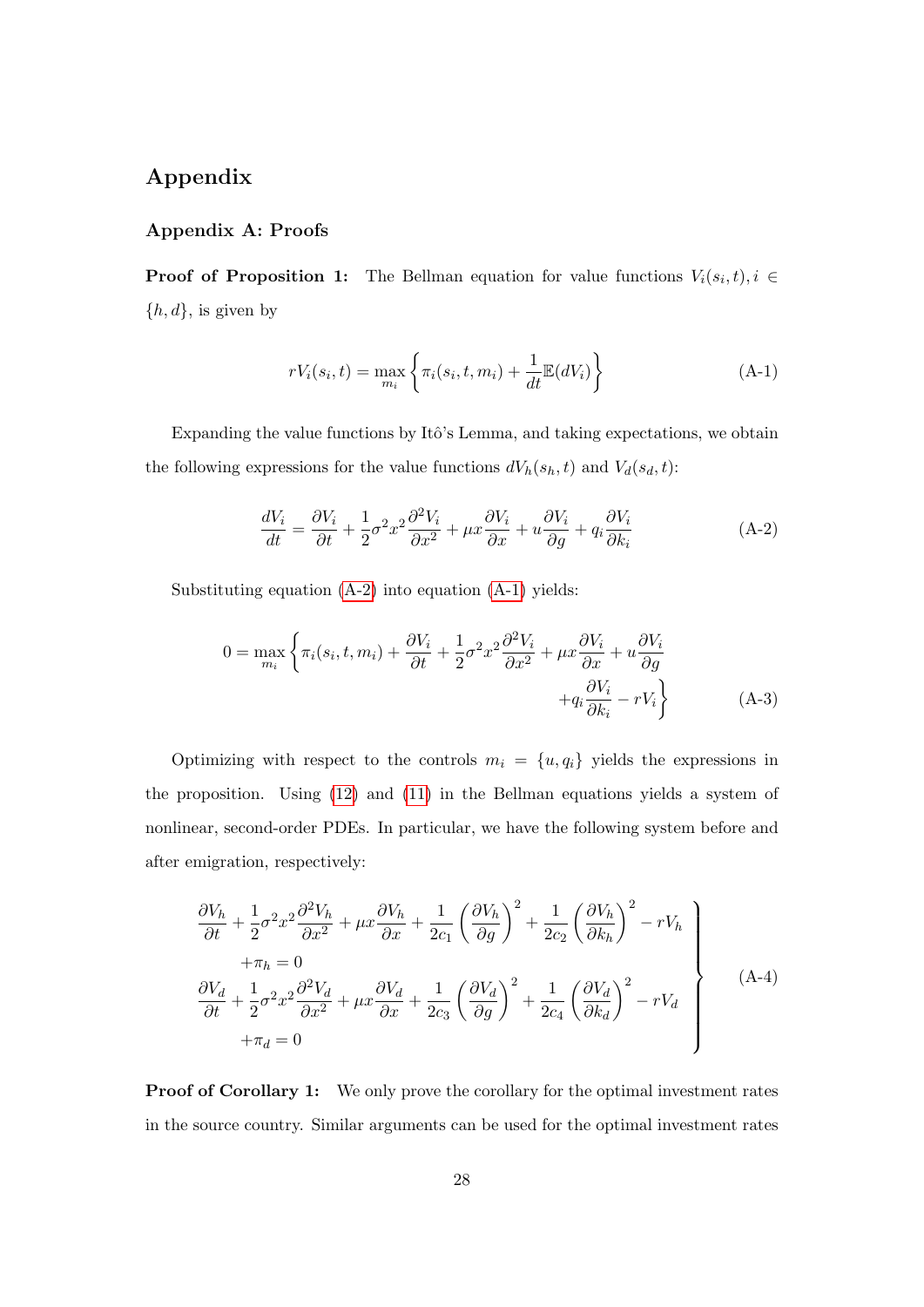in the destination country.

By Proposition [1,](#page-14-0) we have

$$
u^*(g, k_h) = \frac{1}{c_1} \frac{\partial V_h}{\partial g} (g, k_h)
$$
  

$$
q_h^*(g, k_h) = \frac{1}{c_2} \frac{\partial V_h}{\partial k_h} (g, k_h)
$$
 (A-5)

Based on a CRRA utility function, conjecture a value function of the form

$$
V_h(g, k_h) = \frac{A_h^{-\gamma}}{1 - \gamma} (g + k_h)^{1 - \gamma}
$$
 (A-6)

where  $A_h > 0$  is a constant and  $\gamma$  is the coefficient of risk aversion. We have

$$
\begin{aligned}\n\frac{\partial u^*}{\partial g} &= \frac{1}{c_1} \frac{\partial^2 V_h}{\partial g^2} = \frac{-\gamma}{c_1} A^{-\gamma} (g + k_h)^{-\gamma - 1} < 0 \\
\frac{\partial u^*}{\partial k_h} &= \frac{1}{c_1} \frac{\partial^2 V_h}{\partial g \partial k_h} = \frac{-\gamma}{c_1} A^{-\gamma} (g + k_h)^{-\gamma - 2} < 0 \\
\frac{\partial q_h^*}{\partial g} &= \frac{1}{c_2} \frac{\partial^2 V_h}{\partial k_h \partial g} = \frac{-\gamma}{c_2} A^{-\gamma} (g + k_h)^{-\gamma - 2} < 0 \\
\frac{\partial q_h^*}{\partial k_h} &= \frac{1}{c_2} \frac{\partial^2 V_h}{\partial k_h^2} = \frac{-\gamma}{c_2} A^{-\gamma} (g + k_h)^{-\gamma - 1} < 0\n\end{aligned}
$$
\n(A-7)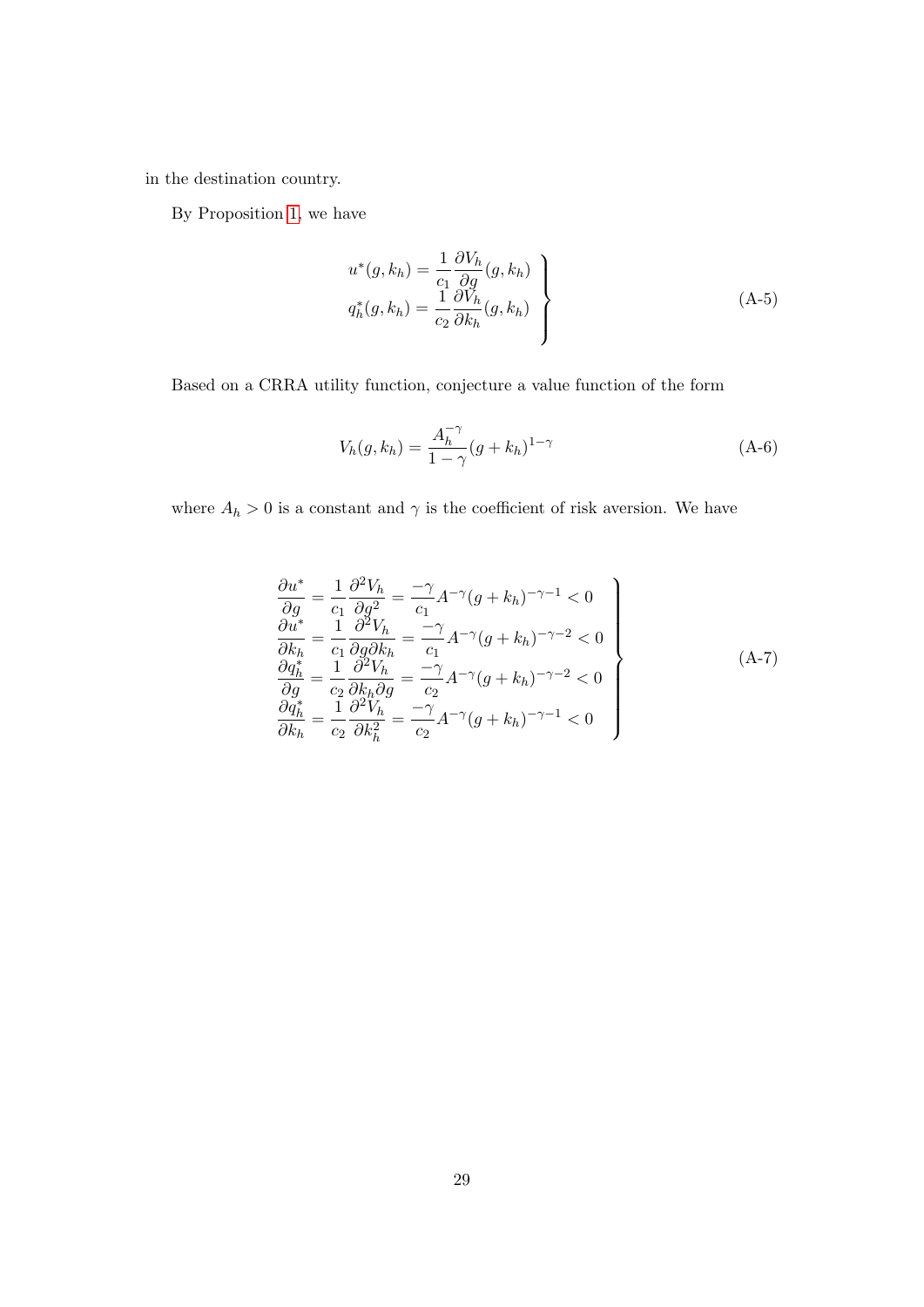### Appendix B

This appendix incorporates the exogenous probability that the destination country admits an agent when the aggregate productivity differential justifies emigration. Let  $N(t)$  denote a Poisson process that tracks the visa policy of the destination country:

<span id="page-29-0"></span>
$$
dN = \begin{cases} 1, & with \quad \lambda dt \\ 0, & with \quad 1 - \lambda dt \end{cases}
$$
 (A-8)

We say that an agent is accepted upon application to the destination country when the Poisson process has jumped. The parameter  $\lambda$  in equation [\(A-8\)](#page-29-0) captures the intensity or the probability of acceptance. We assume that the processes  $N(t)$  and  $x(t)$  are independent.

Corresponding to the Poisson process in [\(A-8\)](#page-29-0), we denote the arrival time of a visa by  $\tau_a$ . Note that  $\tau_a$  is exponentially distributed with the parameter  $\lambda$ . We assume that the agent is accepted to the destination country if the  $N(t)$  has jumped prior to the emigration decision of the agent. That is, the agent emigrates if  $\tau_a < \tau$ . We can now reformulate the problem posed in equation [\(7\)](#page-12-0):

<span id="page-29-1"></span>
$$
V_h(s_h, t) = \max_{m_h, \tau} \mathbb{E}_0 \left\{ \int_0^{\min(\tau, T)} \pi_h(s_h, t, m_h) e^{-rt} dt + \mathbb{I}_{\{\tau_a < \tau < T\}} e^{-r\tau} [V_d(s_d, t) - I] \right\} \tag{A-9}
$$

Note that the agent's problem conditional on emigration remains as specified in [\(9\)](#page-13-0). To solve  $(A-9)$  subject to equations  $(1), (2)$  $(1), (2)$  $(1), (2)$  and  $(3),$  $(3),$  we resort again to the Bellman equation in [\(A-1\)](#page-27-1). By Itô's lemma, the expression for  $dV<sub>h</sub>$  is given by:

<span id="page-29-2"></span>
$$
\frac{dV_h}{dt} = \frac{\partial V_h}{\partial t} + \frac{1}{2}\sigma^2 x^2 \frac{\partial^2 V_h}{\partial x^2} + \mu x \frac{\partial V_h}{\partial x} + u \frac{\partial V_h}{\partial g} + q_h \frac{\partial V_h}{\partial k_h} + dN[V_d - I - V_h]
$$
\n(A-10)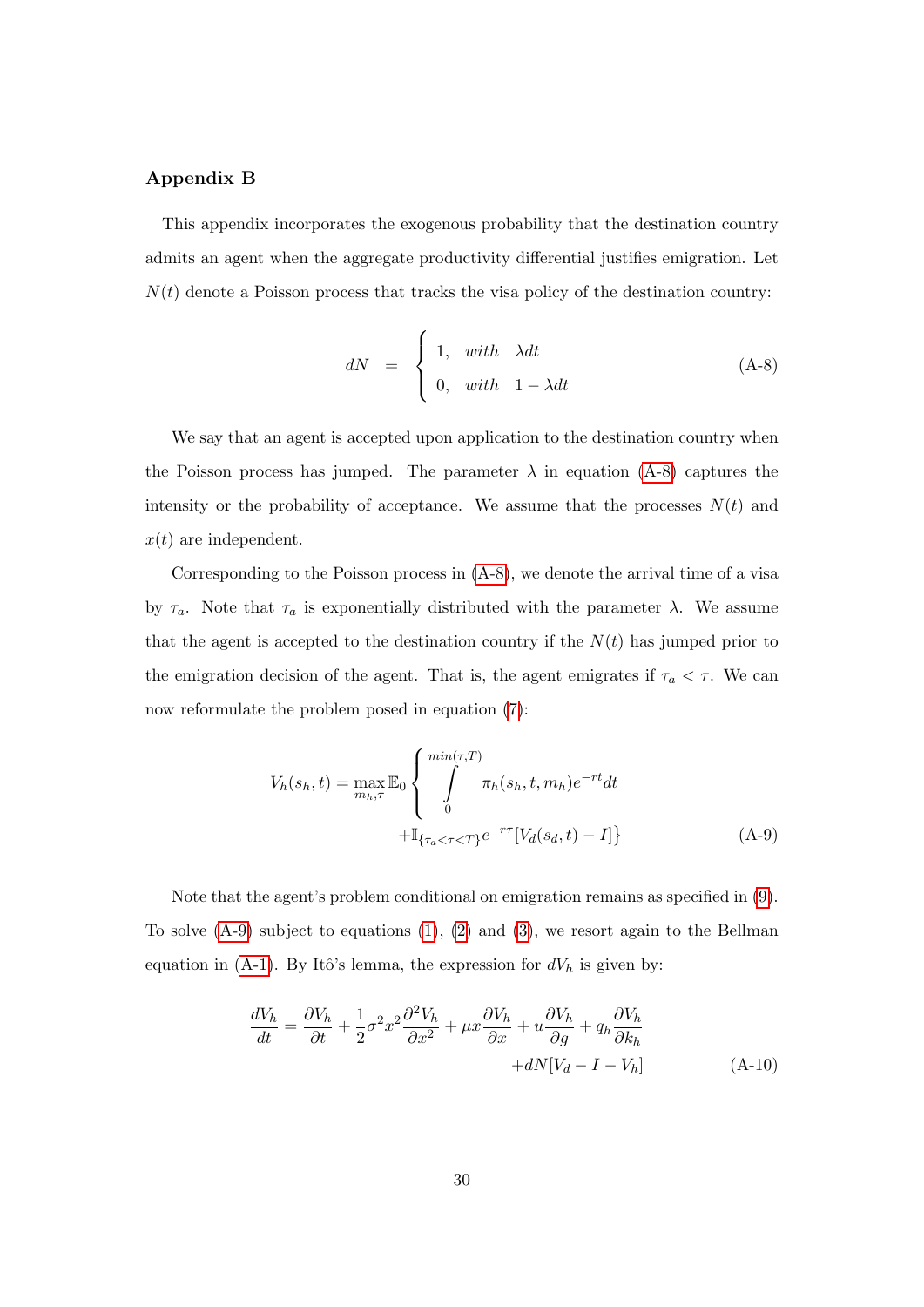Substituting equation  $(A-10)$  into equation  $(A-1)$ , we get:

<span id="page-30-7"></span>
$$
0 = \max_{m_h} \left\{ \pi_h(s_i, t, m_i) + \frac{\partial V_h}{\partial t} + \frac{1}{2} \sigma^2 x^2 \frac{\partial^2 V_h}{\partial x^2} + \mu x \frac{\partial V_h}{\partial x} + u \frac{\partial V_h}{\partial g} + q_h \frac{\partial V_h}{\partial k_h} - (r + q) V_h + \lambda (V_d - I) \right\}
$$
(A-11)

It is important to note that the optimization in equation [\(A-11\)](#page-30-7) yields the same investment policy as in Proposition 1. However, notice that the discount factor of the agent has now been augmented by the probability of acceptance to the destination country. The last term in [\(A-11\)](#page-30-7) reflects the fact that the value after emigration can be captured only with intensity  $\lambda$ .

# References

- <span id="page-30-4"></span>Anam, M., S. Chiang, and L. Hua (2008). Uncertainty and international migration: An option cum portfolio model. Journal of Labor Research 29, 236–250.
- <span id="page-30-0"></span>Beine, M., F. Docquier, and H. Rapoport (2001). Brain drain and economic growth: Theory and evidence. Journal of Development Economics 64, 275–289.
- <span id="page-30-2"></span>Bhagwati, J. N. and K. Hamada (1974). The brain, international integration of markets for professionals and unemployment. Journal of Development Economics 1, 19–42.
- <span id="page-30-1"></span>Bhagwati, J. N. and G. H. Hanson (2009). Skilled Immigration Today: Prospects, Problems, and Policies. Oxford University Press, Oxford, NY.
- <span id="page-30-6"></span><span id="page-30-3"></span>Burda, M. C. (1995). Migration and the Option Value of Waiting. Working Paper.
- Chiswick, B. R. and P. W. Miller (2003). The complementarity of language and other human capital: Immigrant earnings in canada. Economics of Education Review 22, 469–480.
- <span id="page-30-5"></span>Dixit, A. and R. S. Pindyck (1994). *Investment under Uncertainty*. Princeton University Press.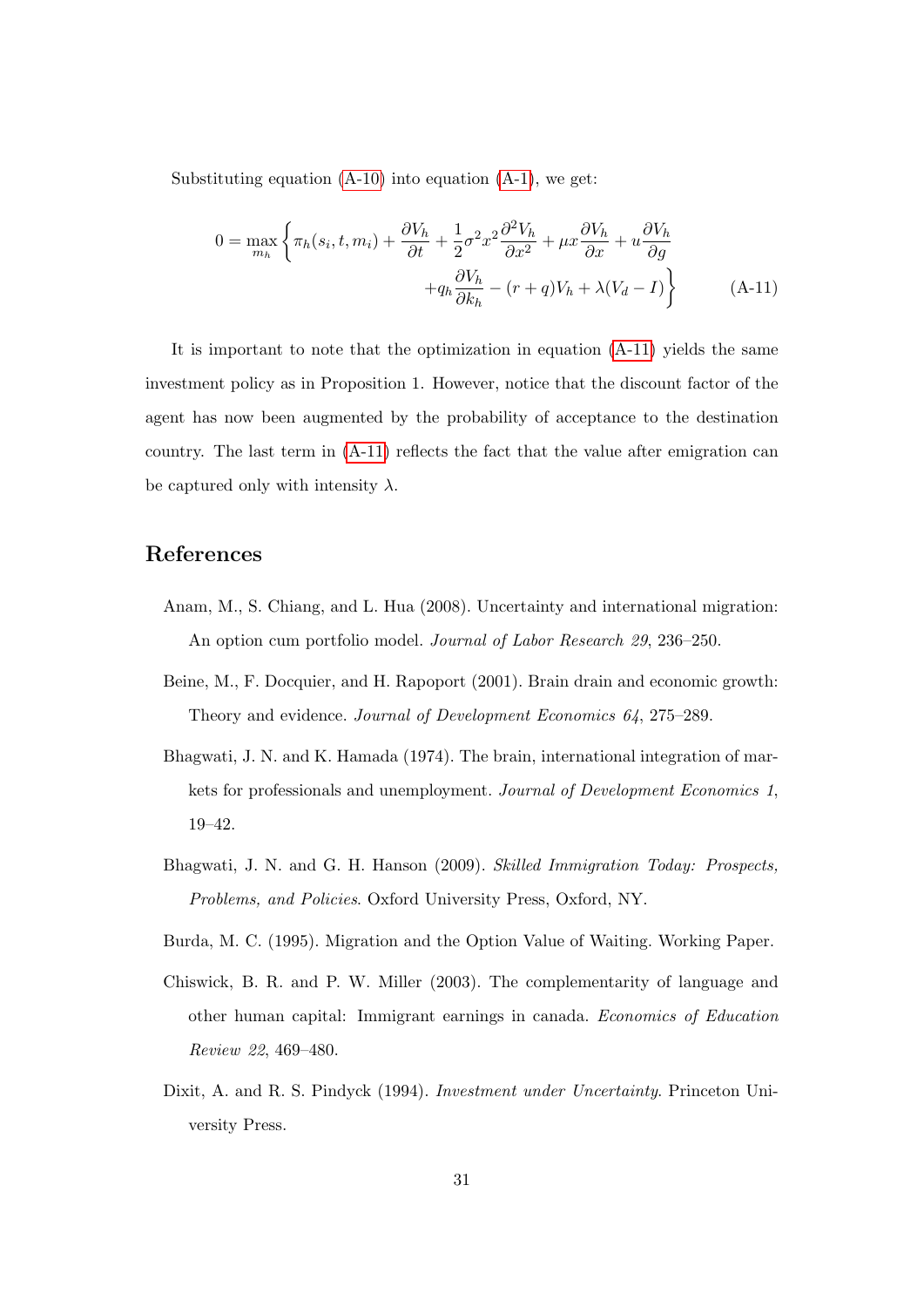- <span id="page-31-0"></span>Docquier, F. and H. Rapoport (2011). Globalization, Brain Drain and Development. Working Paper.
- <span id="page-31-3"></span>Dreher, A. and P. Poutvaara (2005). Student Flows and Migration: An Empirical Analysis. Working Paper.
- <span id="page-31-12"></span>Dustmann, C. and J.-S. Görlach (2016). The economics of temporary migrations. Journal of Economic Literature 54 (1), 98–136.
- <span id="page-31-1"></span>Dustmann, D., I. Fadlon, and Y. Weiss (2011). Return migration and human capital accumulation. Journal of Development Economics 95, 58–67.
- <span id="page-31-5"></span><span id="page-31-4"></span>Friedman, M. (1962). Capitalism and Freedom. Chicago University Press, Chicago.
- Haque, N. U. and S. J. Kim (1995). Human capital flight: Impact of migration on income and growth. IMF Staff Papers 42, 577–607.
- <span id="page-31-11"></span>Huang, M. (2013). A mean field capital accumulation game with hara utility. Dynamic Games and Applications 3 (4), 446–472.
- <span id="page-31-8"></span>Hwang, W., S. Liao, and M. Huang (2012). Real option, human capital investment returns and higher educational policy. Economic Modelling 31, 447–452.
- <span id="page-31-7"></span>Jacobs, B. (2007). Real options and human capital investment. Labour Economics 14, 913–925.
- <span id="page-31-2"></span>Kangasniemi, M., L. A. Winters, and S. Commander (2007). Is the medical brain drain beneficial? evidence from overseas doctors in the uk. Social Science  $\mathcal{C}$ Medicine 65, 915–923.
- <span id="page-31-6"></span>Katz, E. and H. Rapoport (2005). On human capital formation with exit options. Journal of Population Economics 18, 267–274.
- <span id="page-31-10"></span>Keane, M. and K. Wolpin (1997). The career decisions of young men. Journal of Political Economy 105, 473–522.
- <span id="page-31-9"></span>Locher, L. (2002). Testing for the Option Value of Migration. Working Paper.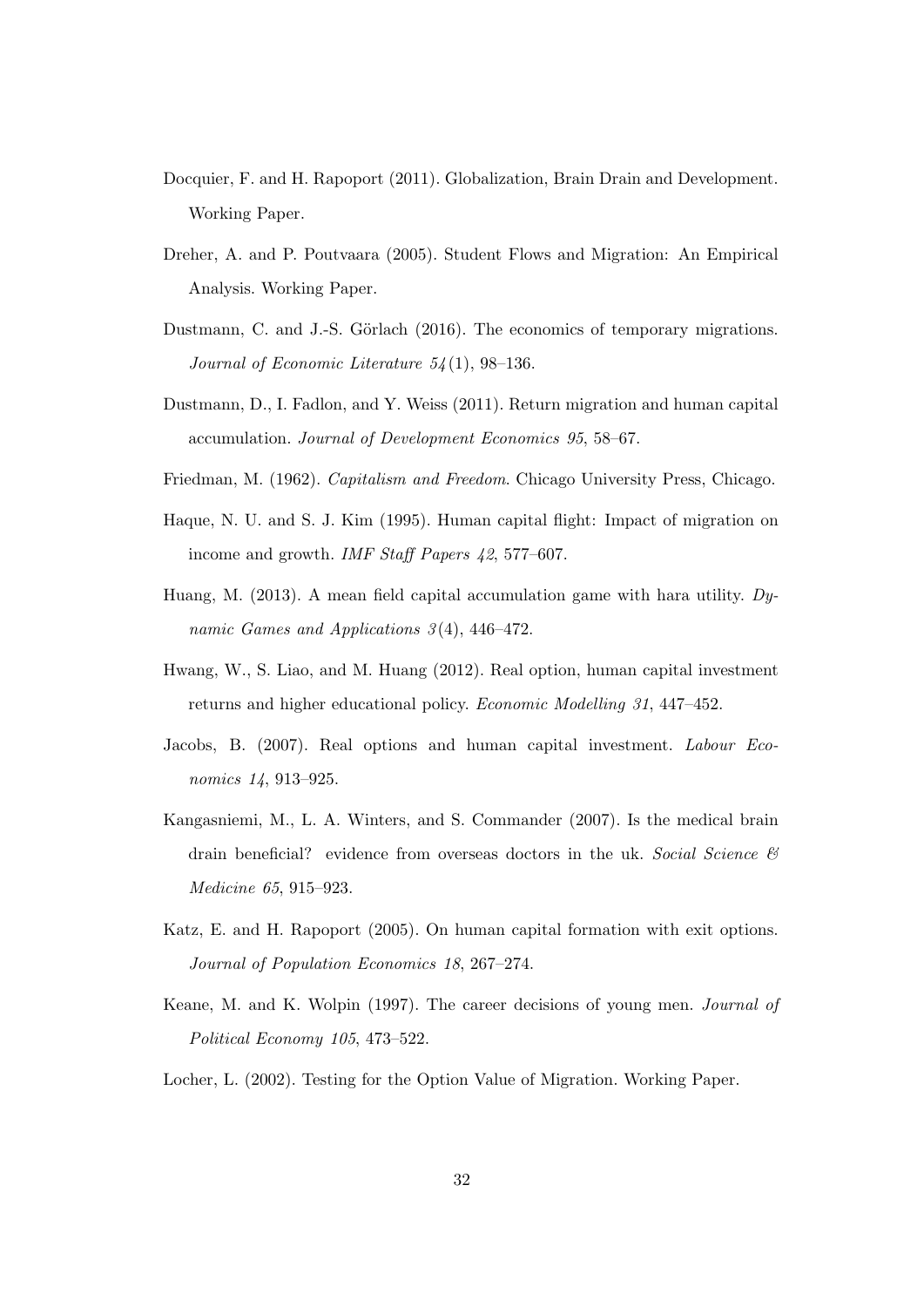- <span id="page-32-4"></span>Lowell, L. (2002). Policy Responses to the International Mobility of Skilled Labor. Working Paper.
- <span id="page-32-5"></span>McCulloch, R. and J. T. Yellen (1977). Factor mobility, regional development and the distribution of income. Journal of Political Economy 85, 79–96.
- <span id="page-32-6"></span>Miyagiwa, K. (1991). Scale economies in education and the brain drain problem. International Economic Review 32, 743–759.
- <span id="page-32-8"></span>Moretti, E. (1999). Social networks and migrations: Italy 1876-1913. International Migration Review 33, 640–657.
- <span id="page-32-9"></span>Moretto, M. and S. Vergalli (2008). Migration dynamics. Journal of Economics 93, 223–265.
- <span id="page-32-0"></span>Mountford, A. (1997). Can a brain drain be good for growth in the source economy? Journal of Development Economics 53, 287–303.
- <span id="page-32-10"></span>Pedersen, P. J., M. Pytlikova, and N. Smith (2008). Selection and network effects– migration flows into oecd countries 1990-2000. European Economic Review 52, 1160–1186.
- <span id="page-32-7"></span>Poutvaara, P. (2008). Public and private education in an integrated europe: Studying to migrate and teaching to stay? The Scandinavian Journal of Economics 110, 591–608.
- <span id="page-32-3"></span>Santos, D., M. Domingues, and F. Postel-Vinay (2003). Migration as a source of growth: The perspective of a developing country. Journal of Population Economics 16, 161–175.
- <span id="page-32-2"></span>Stark, O., C. Helmenstein, and A. Prskawetz (1997). A brain gain with a brain drain. Economics Letters 55, 227–234.
- <span id="page-32-1"></span>Stark, O., C. Helmenstein, and A. Prskawetz (1998). Human capital depletion, human capital formation, and migration: A blessing or a "curse"? Economics Letters 60, 363–367.